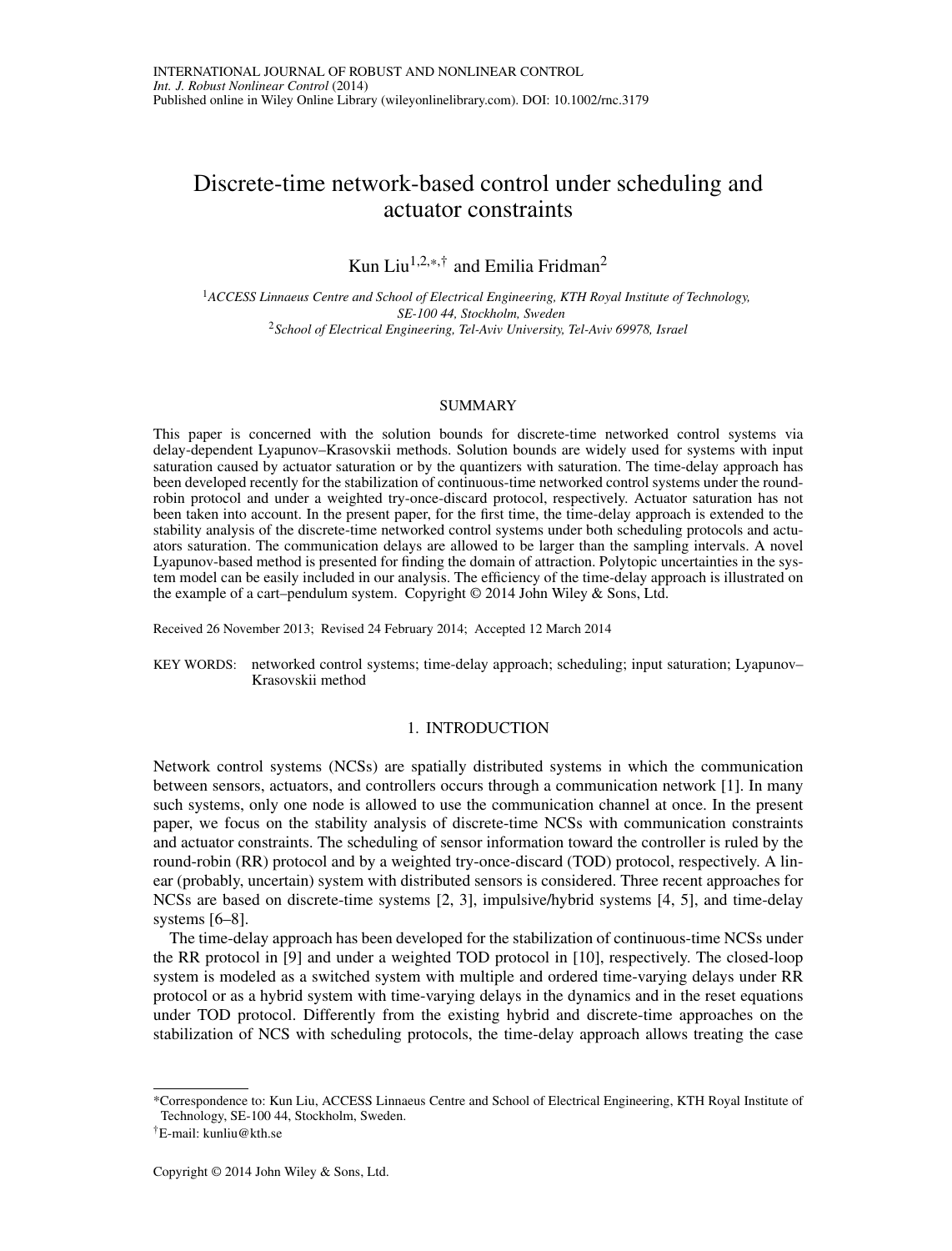of large communication delays. Actuator saturation was not taken into account in [\[10\]](#page-13-8) and [\[9\]](#page-13-7). Recently, the stabilization of sampled-data systems under variable samplings and actuator saturation was studied in [\[11\]](#page-13-9), where scheduling protocols and delays were not included.

As shown in [\[12\]](#page-13-10), when one deals with the solution bounds of time-delay systems via Lyapunov– Krasovskii method, the first time-interval of the delay length needs a special analysis. Solution bounds are widely used for systems with input saturation caused by actuator saturation or by the quantizers with saturation. This first time-interval does not influence on the stability and the exponential decay rate analysis. The analysis of the first time-interval of the delay length is important for nonlinear systems, for example, for finding the domain of attraction.

In the present paper, the time-delay approach is extended to the stability analysis of discretetime NCSs with actuator constraints under the RR [\[9\]](#page-13-7) or under a weighted TOD [\[10\]](#page-13-8) scheduling. Following [\[12\]](#page-13-10), we present a direct Lyapunov approach for finding the domain of attraction under both scheduling protocols. The conditions are given in terms of LMIs. Polytopic uncertainties in the system model can be easily included in the analysis. The efficiency of the presented approach is illustrated by a cart–pendulum system.

**Notation:** Throughout the paper, the superscript 'T' stands for matrix transposition,  $\mathbb{R}^n$  denotes the *n*-dimensional Euclidean space with vector norm  $|\cdot|$ ,  $\mathbb{R}^{n \times m}$  is the set of all  $n \times m$  real matrices, and the notation  $P > 0$  for  $P \in \mathbb{R}^{n \times n}$  means that P is symmetric and nositive definite. The symmetr and the notation  $P > 0$ , for  $P \in \mathbb{R}^{n \times n}$  means that P is symmetric and positive definite. The symmetric elements of the symmetric matrix will be denoted by  $*$  For any matrix  $A \in \mathbb{R}^{n \times n}$  and vector metric elements of the symmetric matrix will be denoted by  $\ast$ . For any matrix  $A \in \mathbb{R}^{n \times}$ <br> $x \in \mathbb{R}^n$  the notations  $A_{\ast}$  and  $x_{\ast}$  denote, respectively, the *i*<sup>th</sup> line of matrix A and t metric elements of the symmetric matrix will be denoted by \*. For any matrix  $A \in \mathbb{R}^{n \times n}$  and vector  $x \in \mathbb{R}^n$ , the notations  $A_j$  and  $x_j$  denote, respectively, the  $j^{th}$  line of matrix A and the  $j^{th}$  com-<br>ponent of vector  $x \in \mathbb{Z}^+$  N and  $\mathbb{R}^+$  denote the set of non-negative integers nositive integers an ponent of vector x.  $\mathbb{Z}^+$ , N, and  $\mathbb{R}^+$  denote the set of non-negative integers, positive integers, and<br>non-negative real numbers, respectively Given  $\bar{u} = [\bar{u}, \bar{u}, \bar{u}]^T$ ,  $0 < \bar{u}, \bar{u} = 1$ , n., for non-negative real numbers, respectively. Given  $\overline{u} = [\overline{u}_1, \dots, \overline{u}_{n_u}]^T$ ,  $0 < \overline{u}_i$ ,  $i = 1, \dots, n_u$ , for  $\text{env } u = [u_1, \dots, u_u]$  and  $u \in [u_1, \dots, u_u]$  are denote by satively the vector with coordinates  $\text{sign}(u_1)$  min any  $u = [u_1, \ldots, u_{n_u}]^T$ , we denote by *sat*  $(u)$  the vector with coordinates  $sign(u_i)min(|u_i|, \bar{u}_i)$ .<br>*MATI* denotes the maximum allowable transmission interval MATI denotes the maximum allowable transmission interval.

# 2. STABILIZATION OF DISCRETE-TIME NCSS WITH ACTUATOR SATURATION UNDER RR SCHEDULING

#### *2.1. Problem formulation and a switched system model*

Consider the system architecture in Figure [1](#page-1-0) with plant

<span id="page-1-2"></span>
$$
x(t + 1) = Ax(t) + Bu(t), \quad t \in \mathbb{Z}^{+},
$$
 (1)

where  $x(t) \in \mathbb{R}^n$  is the state vector,  $u(t) \in \mathbb{R}^{n_u}$  is the control input, and A and B are (probably, uncertain) system matrices with appropriate dimensions. The initial condition is given by  $x(0) =$  $x<sub>0</sub>$ . We suppose that the control input is subject to the following amplitude constraints

<span id="page-1-1"></span>
$$
|u_i(t)| \le \bar{u}_i, \ 0 < \bar{u}_i, \ i = 1, \dots, n_u, \ t \in \mathbb{Z}^+.
$$
\n(2)



<span id="page-1-0"></span>Figure 1. NCSs with actuator saturation under RR scheduling.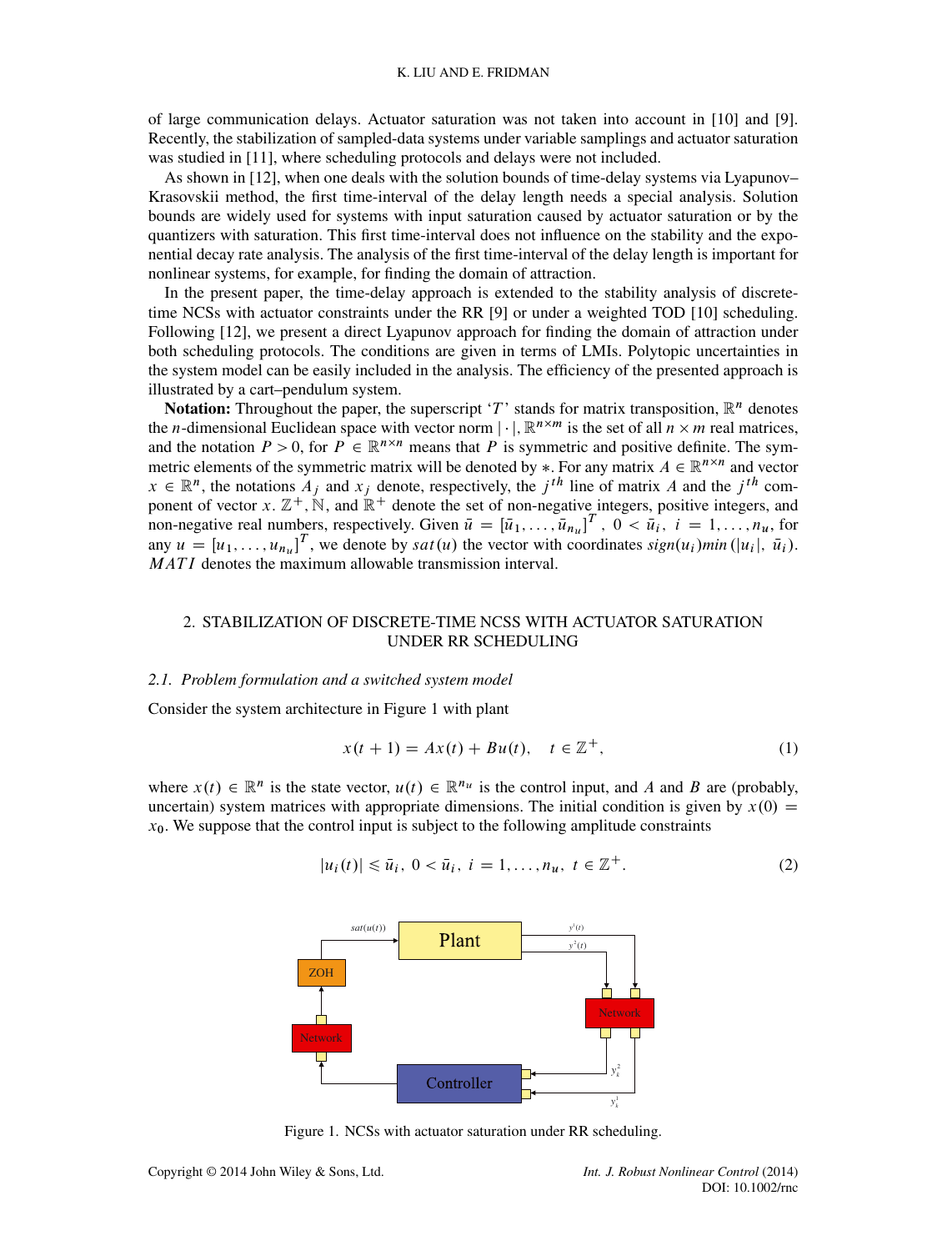The NCS has several nodes (distributed sensors, a controller node, and an actuator node), which are connected via networks. For the sake of simplicity, we consider two sensor nodes  $y^{i}(t) = C^{i}x(t), i = 1, 2$  and we denote  $C = \begin{bmatrix} C^{1} \\ C^{2} \end{bmatrix}$ ,  $y(t) = \begin{bmatrix} y^{1}(t) \\ y^{2}(t) \end{bmatrix} \in \mathbb{R}^{n_{y}}$ . The results can be easily extended to any finite number of sensors. We let  $s_k$  denote the unbounded and monotonously increasing sequence of sampling instants, that is,

<span id="page-2-0"></span>
$$
0 = s_0 < s_1 < \dots < s_k < \dots, \quad k \in \mathbb{Z}^+, \lim_{k \to \infty} s_k = \infty, \quad s_{k+1} - s_k \le MATI,\tag{3}
$$

where  $\{s_0, s_1, s_2, \ldots\}$  is a subsequence of  $\{0, 1, 2, \ldots\}$ . At each sampling instant  $s_k$ , one of the outputs  $y^{i}(t) \in \mathbb{R}^{n_i}$   $(n_1 + n_2 = n_y)$  is sampled and transmitted via the network. First, we consider the RR scheduling protocol for the choice of the active output node: the outputs are transmitted the RR scheduling protocol for the choice of the active output node: the outputs are transmitted one after another, that is,  $y'(t) = C^t x(t)$ ,  $t \in \mathbb{Z}^+$  is transmitted only at the sampling instant  $t = s_{\text{cyclic}}$ ,  $n \in \mathbb{Z}^+$  is  $t = 1, 2$ . After each transmission and reception, the values in  $y'(t)$  are  $(t) = C^t$ <br> $-1$  2 Afte  $t = s_{2p+i-1}, p \in \mathbb{Z}^+, i = 1, 2$ . After each transmission and reception, the values in  $y^{i}(t)$  are undated with the newly received values whereas the values of  $y^{j}(t)$  for  $i \neq i$  remain the same as updated with the newly received values, whereas the values of  $y^{j}(t)$  for  $j \neq i$  remain the same, as no additional information is received. This leads to the constrained data exchange expressed as

$$
y_k^i = \begin{cases} y^i(s_k) = C^i x(s_k), \ k = 2p + i - 1, \\ y_{k-1}^i, \ k \neq 2p + i - 1, \end{cases} p \in \mathbb{Z}^+.
$$

It is assumed that no packet dropouts and no packet disorders will happen during the data transmission over the network. The transmission of the information over the two networks (between the sensor and the actuator) is subject to a variable delay  $\eta_k = \eta_k^{\kappa} + \eta_k^{\kappa} \in \mathbb{Z}^+$ , where  $\eta_k^{\kappa}$  and  $\eta_k^{\kappa}$  are<br>the network-induced delays from the sensor to the controller and from the controller to the ac the network-induced delays from the sensor to the controller and from the controller to the actuator, respectively. Then  $t_k = s_k + \eta_k$  is the updating time instant of the zero-order hold device.

As in [\[9\]](#page-13-7) and [\[13\]](#page-13-11), we allow the delays to be non-small (larger than the sampling intervals) provided that the old sample cannot get to the destination (to the controller or to the actuator) after the current one. Assume that the network-induced delay  $\eta_k$  and the time span between the updating and the current sampling instants are bounded

<span id="page-2-1"></span>
$$
t_{k+1}-1-t_k+\eta_k\leq \tau_M,\ 0\leq \eta_m\leq \eta_k\leq \eta_M,\ k\in \mathbb{Z}^+, \qquad (4)
$$

where  $\tau_M$ ,  $\eta_m$ , and  $\eta_M$  are known non-negative integers. Then,

$$
(t_{k+1}-1) - s_k = s_{k+1} - s_k + \eta_{k+1} - 1 \le MATI + \eta_M - 1 = \tau_M,
$$
  
\n
$$
(t_{k+1}-1) - s_{k-1} = s_{k+1} - s_{k-1} + \eta_{k+1} - 1 \le 2MATI + \eta_M - 1 = 2\tau_M - \eta_M + 1 \stackrel{\triangle}{=} \bar{\tau}_M,
$$
  
\n
$$
t_{k+1} - t_k \le \tau_M - \eta_m + 1.
$$
  
\n(5)

In [\[9\]](#page-13-7), a time-delay approach was developed for the stability and  $L_2$ -gain analysis of continuoustime NCSs with RR scheduling. Actuator saturation was not taken into account. In this section, we consider the stability analysis of discrete-time NCSs with actuator saturation under RR scheduling protocol. Because of the control bounds defined in [\(2\)](#page-1-1), the effective control signal to be applied to the system  $(1)$  is given by

$$
u(t) = sat\left(K^1 y_k^1 + K^2 y_k^2\right), \ t \in [t_k, t_{k+1} - 1], \ t \in \mathbb{N}, \ k \in \mathbb{N},
$$

where  $K = [K^T K^2], K^1 \in \mathbb{R}^{n_u \times n_1}, K^2 \in \mathbb{R}^{n_u \times n_2}$  such that  $A + BKC$  is Schur.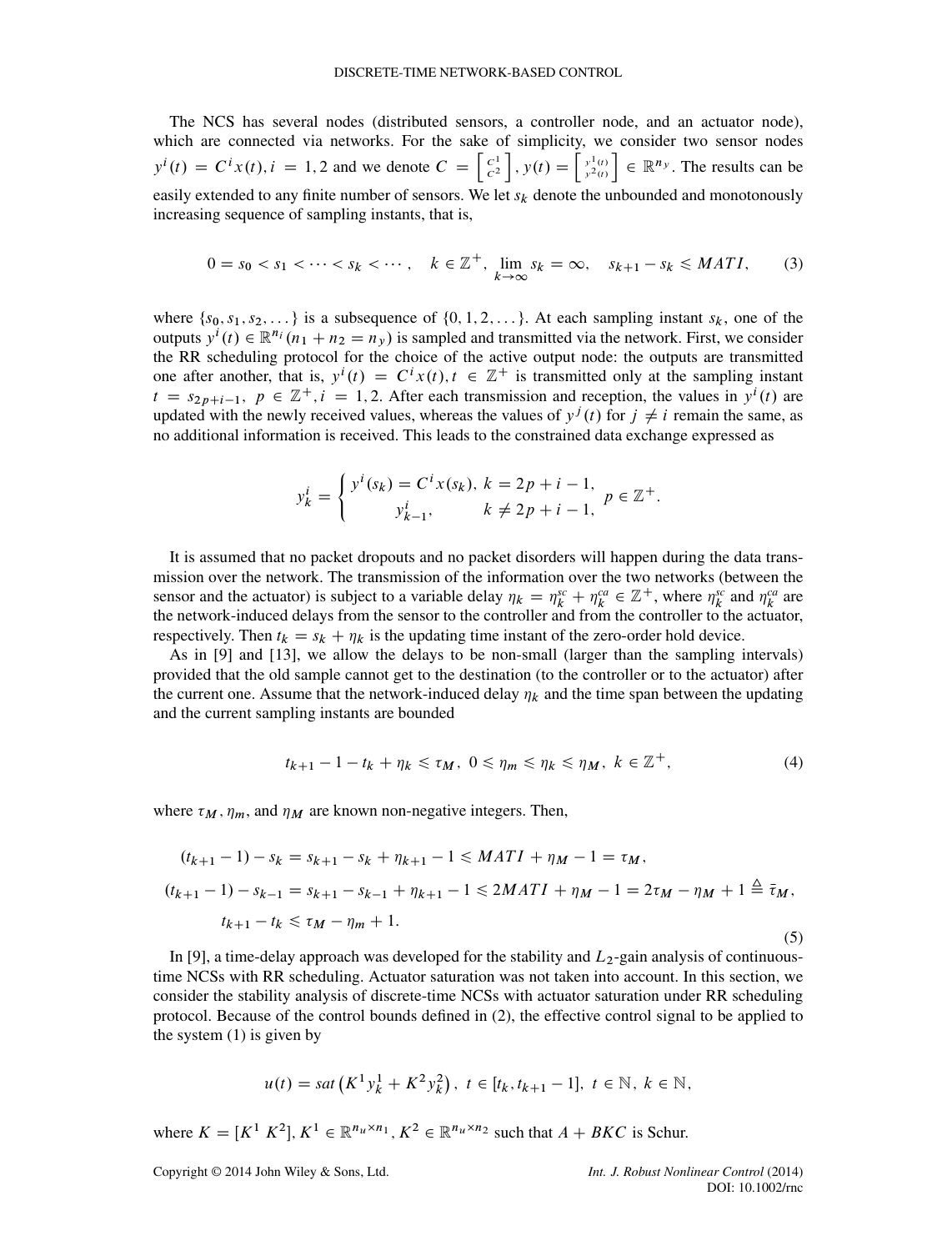We define the polyhedron

$$
\mathcal{L}\left(K^{j},\bar{u}\right)=\left\{x\in\mathbb{R}^{n}:\left|(K^{j}C^{j})_{i}x\right|\leq\frac{1}{2}\bar{u}_{i},i=1,\ldots,n_{u}\right\},j=1,2.
$$

If the control is such that  $x(t) \in L(K^1, \bar{u}) \cap L(K^2, \bar{u})$ , then  $|(K^1C^1)_ix + (K^2C^2)_ix| \leq \bar{u}_i$ .<br>Following [9] the closed-loop system with RR scheduling is modeled as a switched system It the control is such that  $x(t) \in L(\mathbf{A}^*, u) \cap L(\mathbf{A}^*, u)$ , then  $|(\mathbf{A}^*, \mathbf{C}^*)_i x + (\mathbf{A}^*, \mathbf{C}^*)_i x$ <br>Following [\[9\]](#page-13-7), the closed-loop system with RR scheduling is modeled as a switched system

<span id="page-3-0"></span>
$$
x(t+1) = Ax(t) + A_1x(t_{k-1} - \eta_{k-1}) + A_2x(t_k - \eta_k), \ t \in [t_k, t_{k+1} - 1],
$$
  
\n
$$
x(t+1) = Ax(t) + A_1x(t_{k+1} - \eta_{k+1}) + A_2x(t_k - \eta_k), \ t \in [t_{k+1}, t_{k+2} - 1],
$$
\n(6)

where  $k = 2p - 1$ ,  $p \in \mathbb{N}$ ,  $A_i = BK^t C^i$ ,  $i = 1, 2$ .<br>For  $t \in [t_1, t_{k+1} - 1]$  we can represent  $t_k - n_k =$ 

For  $t \in [t_k, t_{k+1} - 1]$ , we can represent  $t_k - \eta_k = t - \tau_1(t)$ ,  $t_{k-1} - \eta_{k-1} = t - \tau_2(t)$ , where

$$
\tau_1(t) = t - t_k + \eta_k < \tau_2(t) = t - t_{k-1} + \eta_{k-1},
$$
\n
$$
\tau_1(t) \in [\eta_m, \tau_M], \quad \tau_2(t) \in [\eta_m, \quad \bar{\tau}_M], \quad t \in [t_k, t_{k+1} - 1].
$$

Therefore, [\(6\)](#page-3-0) for  $t \in [t_k, t_{k+1} - 1]$  can be considered as a system with two time-varying interval<br>delays where  $\tau_1(t) < \tau_2(t)$ . Similarly for  $t \in [t_{k+1}, t_{k+2} - 1]$  (6) is a system with two time-varying delays, where  $\tau_1(t) < \tau_2(t)$ . Similarly, for  $t \in [t_{k+1}, t_{k+2}-1]$ , [\(6\)](#page-3-0) is a system with two time-varying delays one of which is less than another delays, one of which is less than another.

#### *2.2. Solution bounds*

Applying the following discrete-time Lyapunov–Krasovskii functional (LKF) to system [\(6\)](#page-3-0) with time-varying delay from the maximum delay interval  $[\eta_m, \bar{\tau}_M]$ 

<span id="page-3-2"></span>
$$
V_{RR}(t) = x^{T}(t)Px(t) + \sum_{s=t-\eta_{m}}^{t-1} \lambda^{t-s-1}x^{T}(s)S_{0}x(s)
$$
  
+  $\eta_{m} \sum_{j=-\eta_{m}}^{-1} \sum_{s=t+j}^{t-1} \lambda^{t-s-1} \eta^{T}(s)R_{0}\eta(s) + \sum_{s=t-\tilde{\tau}_{M}}^{t-\eta_{m}-1} \lambda^{t-s-1}x^{T}(s)S_{1}x(s)$   
+  $(\bar{\tau}_{M} - \eta_{m}) \sum_{j=-\tilde{\tau}_{M}}^{-\eta_{m}-1} \sum_{s=t+j}^{t-1} \lambda^{t-s-1} \eta^{T}(s)R_{1}\eta(s), \ \eta(t) = x(t+1) - x(t),$   
 $P > 0, \quad S_{i} > 0, \quad R_{i} > 0, \quad i = 0, 1, \quad 0 < \lambda < 1, \quad t \ge 0,$  (7)

where following [\[12\]](#page-13-10), we define (for simplicity)

<span id="page-3-3"></span>
$$
x(t) = x_0, \quad t \le 0. \tag{8}
$$

We find then conditions that guarantee

<span id="page-3-4"></span>
$$
V_{RR}(t+1) - \lambda V_{RR}(t) \le 0, \quad t = t_1, t_1 + 1, \dots,
$$
\n(9)

which will imply

$$
V_{RR}(t) \leq \lambda^{t-t_1} V_{RR}(t_1), t = t_1, t_1 + 1, \ldots
$$

In order to derive a bound on  $V_{RR}(t_1)$  in terms of  $x_0$  in a simple way, on the controller side, we need to wait for all (both) latest transmitted measurements  $y_1(s_0)$ ,  $y_2(s_1)$  and then send them together to the actuator side. Therefore, the first updating time  $t_0 = t_1$  corresponds to the updating time instant when the first data are received by the actuator, which means that  $u(t) = 0, t \in [0, t_1 -$ 1]. Then for  $t \in [0, t_1 - 1]$ , [\(1\)](#page-1-2) is given by

<span id="page-3-1"></span>
$$
x(t + 1) = Ax(t), \quad t = 0, 1, \dots, t_1 - 1, \quad t \in \mathbb{Z}^+.
$$
 (10)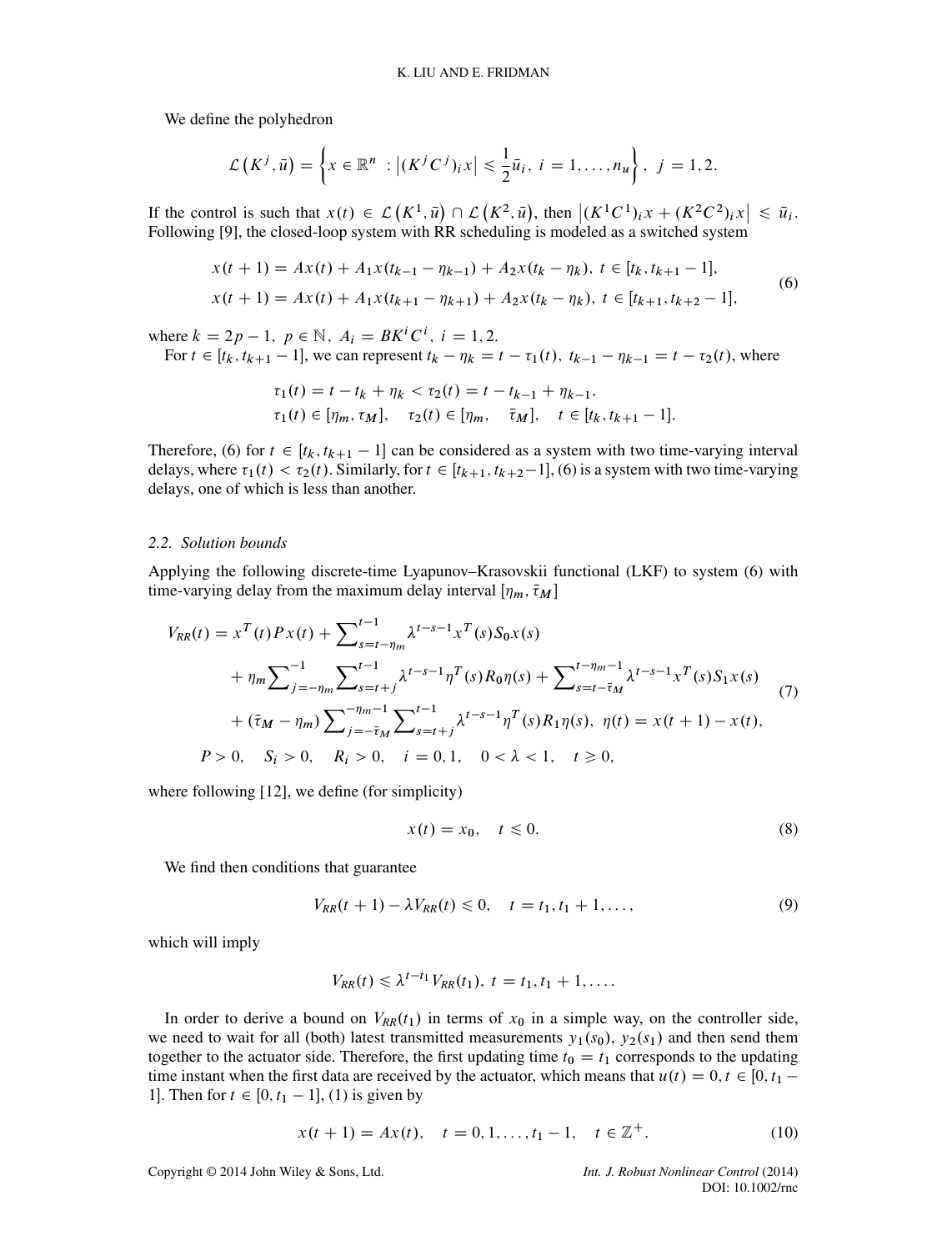Denote by  $x(t, x_0)$ , the state trajectory of [\(6\)](#page-3-0), [\(10\)](#page-3-1) with the initial condition  $x_0 \in \mathbb{R}^n$ . The domain of attraction of the closed-loop system [\(6\)](#page-3-0), [\(10\)](#page-3-1) is the set

$$
\mathcal{A} = \left\{ x_0 \in \mathbb{R}^n : \lim_{t \to \infty} x(t, x_0) = 0 \right\}.
$$

Given  $K^1, K^2$  and positive integers  $0 \le \eta_m \le \eta_M < \tau_M$ , our objective is to get an estimate  $X_{\beta} \subset A$  (as large as we can get) on the domain of attraction, for which exponential stability of the closed-loop system is ensured, where

<span id="page-4-5"></span>
$$
\mathcal{X}_{\beta} = \{ x_0 \in \mathbb{R}^n : x_0^T P x_0 \le \beta^{-1} \},\tag{11}
$$

and where  $\beta > 0$  is a scalar,  $P > 0$  is an  $n \times n$  matrix.

By extending the direct Lyapunov approach suggested in [\[12\]](#page-13-10) for time-delay system to the switched system given by [\(6\)](#page-3-0), [\(10\)](#page-3-1), we obtain

#### <span id="page-4-3"></span>*Lemma 1*

Consider LKF  $V_{RR}(t)$  given by [\(7\)](#page-3-2) and denote  $V_0(t) = x^T(t)Px(t)$ . Under [\(8\)](#page-3-3), let there exist  $0 < \lambda < 1$  and  $\mu > 1$  such that the following inequalities

$$
V_0(t+1) - \mu V_0(t) \le 0, \ t = 0, 1, \dots, t_1 - 1,
$$
\n(12a)  
\n
$$
V_0(t+1) - V_1(t) \le 0, \ t = 0, 1, \dots, t_1 - 1,
$$
\n(12b)

$$
V_{RR}(t+1) - \lambda V_{RR}(t) - (\mu - 1)V_0(t) \le 0, \ t = 0, 1, ..., t_1 - 1.
$$
 (12b)

hold along [\(10\)](#page-3-1). Then the solutions of [\(6\)](#page-3-0), (10) at time  $t_1$  satisfy

<span id="page-4-2"></span>
$$
V_{RR}(t_1) \le x_0^T \left[ \lambda^{\eta_m} \mathbb{E}_{RR} + (\mu^{\tau_M + 1} - 1)P \right] x_0,\tag{13}
$$

where

$$
\Xi_{RR} = P + \eta_m S_0 + \lambda^{\eta_m} (\bar{\tau}_M - \eta_m) S_1.
$$
 (14)

*Proof*

From [\(12a\)](#page-4-0),  $V_0(t) \le \mu^t V_0(0)$  for  $t = 0, 1, ..., t_1$ . Under the constant initial condition [\(8\)](#page-3-3) and  $V_{nn}(t)$  of (7) we have for  $t = 0$  $V_{RR}(t)$  of [\(7\)](#page-3-2), we have for  $t = 0$ 

$$
V_{RR}(0) = x_0^T P x_0 + \sum_{s=-\eta_m}^{-1} \lambda^{-s-1} x^T(s) S_0 x(s) + \sum_{s=-\bar{\tau}_M}^{-\eta_m-1} \lambda^{-s-1} x_0^T S_1 x_0.
$$

Hence,  $V_{RR}(0) \le x_0^T \Xi_{RR} x_0$ . Noting that  $\eta_m < t_1 \le \tau_M + 1$ , [\(12b\)](#page-4-1) yields [\(13\)](#page-4-2) because

$$
V_{RR}(t_1) \leq \lambda^{t_1} V_{RR}(0) + (\mu^{t_1} - 1) x_0^T P x_0 \leq x_0^T \left[ \lambda^{t_1} \Xi_{RR} + (\mu^{t_1} - 1) P \right] x_0.
$$

<span id="page-4-1"></span><span id="page-4-0"></span>
$$
\Box
$$

Lemma [1](#page-4-3) implies the following result:

#### <span id="page-4-6"></span>*Theorem 1*

Given scalars  $0 < \lambda \leq 1, \beta > 0, \mu > 1, \sigma > 0$ , positive integers  $0 \leq \eta_m \leq \eta_M < \tau_M$ , and  $K^1, K^2$ , let there exist scalars  $n \times n$  matrices  $P > 0$ ,  $S_{\vartheta} > 0$ ,  $R_{\vartheta} > 0$   $(\vartheta = 0, 1)$ ,  $G_1^1, G_2^1, G_3^1$   $(i = 1, 2)$ <br>such that  $n \times S_1 + \lambda^n m(\bar{\tau}_{M-1} - n)S_2 < \sigma P$  and the following matrix inequalities are feasible: Let there exist scalars  $n \times n$  matrices  $P > 0$ ,  $S_{\vartheta} > 0$ ,  $R_{\vartheta} > 0$  ( $v = 0, 1$ ),  $G_1, G_2, G_3$  ( $v =$ <br>such that  $\eta_m S_0 + \lambda^{\eta_m} (\bar{\tau}_M - \eta_m) S_1 \le \sigma P$  and the following matrix inequalities are feasible:

<span id="page-4-4"></span>
$$
\Omega_i = \begin{bmatrix} R_1 & G_1^i & G_2^i \\ * & R_1 & G_3^i \\ * & * & R_1 \end{bmatrix} \geq 0,\tag{15}
$$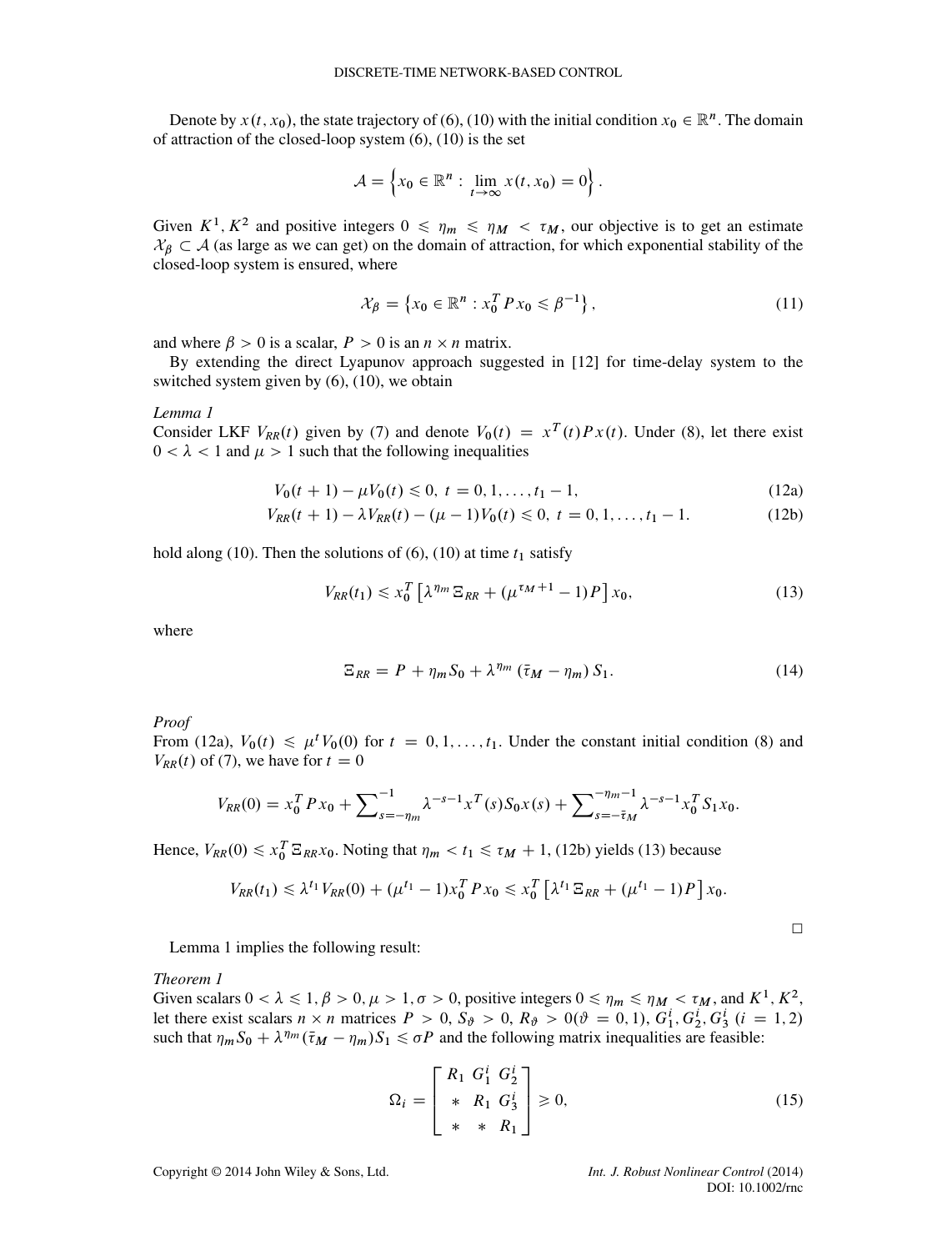<span id="page-5-0"></span>
$$
\begin{bmatrix} -\mu P & A^T P \\ * & -P \end{bmatrix} < 0,\tag{16}
$$

<span id="page-5-3"></span>
$$
\begin{bmatrix}\nP\rho_{RR}^{-1} & (K^iC^i)^T_j \\
* & \frac{1}{4}\beta u_j^2\n\end{bmatrix} \ge 0, \ j = 1, \dots, n_u,\tag{17}
$$

<span id="page-5-2"></span>
$$
F_0^T P F_0 + \Sigma + F_{01}^T H F_{01} - \lambda^{\eta_m} F_{12}^T R_0 F_{12} - \lambda^{\bar{\tau}_M} F^T \Omega_i F < 0,\tag{18}
$$

<span id="page-5-1"></span>
$$
\bar{F}_0^T P \bar{F}_0 + \bar{\Sigma} + \bar{F}_{01}^T H \bar{F}_{01} - \lambda^{\eta_m} F_{12}^T R_0 F_{12} - \lambda^{\bar{\tau}_M} F^T \Omega_1 F < 0, \ i = 1, 2,\tag{19}
$$

where

$$
F_0 = [A \ 0 \ A_{3-i} \ A_i \ 0], \ F_{01} = [A - I \ 0 \ A_{3-i} \ A_i \ 0], \ i = 1, 2,
$$
  
\n
$$
F_{12} = [I - I \ 0 \ 0 \ 0], \ \bar{F}_0 = [A \ 0 \ 0 \ 0 \ 0], \ \bar{F}_{01} = [A - I \ 0 \ 0 \ 0 \ 0],
$$
  
\n
$$
F = \begin{bmatrix} 0 & I - I & 0 & 0 \\ 0 & 0 & I & -I & 0 \\ 0 & 0 & 0 & I & -I \end{bmatrix},
$$
  
\n
$$
\Sigma = \text{diag} \{ S_0 - \lambda P, -\lambda^{\eta_m} (S_0 - S_1), 0, 0, -\lambda^{\bar{\tau}_M} S_1 \},
$$
  
\n
$$
\bar{\Sigma} = \text{diag} \{ S_0 - \lambda P + (1 - \mu) P, -\lambda^{\eta_m} (S_0 - S_1), 0, 0, -\lambda^{\bar{\tau}_M} S_1 \},
$$
  
\n
$$
\rho_{RR} = \lambda^{\eta_m} (1 + \sigma) + \mu^{\tau_M + 1} - 1,
$$
  
\n
$$
H = \eta_m^2 R_0 + (\bar{\tau}_M - \eta_m)^2 R_1.
$$
\n(20)

Then, for all initial conditions  $x_0$  belonging to  $\mathcal{X}_{\beta}$ , the closed-loop system [\(6\)](#page-3-0), [\(10\)](#page-3-1) is exponentially stable.

*Proof*

Suppose that  $x(t) \in \mathcal{L}(K^1, \bar{u}) \cap \mathcal{L}(K^2, \bar{u})$ . Following [\[9\]](#page-13-7), we take advantage of the ordered delays Suppose that  $x(t) \in L(\mathbf{K}^*, u) \cap L(\mathbf{K}^*, u)$ . Following [9], we take advantage of the ordered delays and use convex analysis of [\[14\]](#page-13-12). We show that [\(16\)](#page-5-0) and [\(15\)](#page-4-4), [\(19\)](#page-5-1) guarantee, respectively, [\(12a\)](#page-4-0) and [\(12b\)](#page-4-1) for  $t = 0, \ldots, t_1 - 1$ ; [\(15\)](#page-4-4) and [\(18\)](#page-5-2) guarantee [\(9\)](#page-3-4) for  $t = t_1, t_1 + 1, \ldots$ 

Noting that [\(9\)](#page-3-4), [\(13\)](#page-4-2), and  $\eta_m S_0 + \lambda^{\eta_m} (\bar{\tau}_M - \eta_m) S_1 \le \sigma P$ , we arrive at

$$
x^{T}(t)Px(t) \leq V_{RR}(t) \leq \lambda^{t-t_{1}}V_{RR}(t_{1})
$$
  
\n
$$
\leq x_{0}^{T}[\lambda^{\eta_{m}}\Xi_{RR} + (\mu^{\tau_{M}+1} - 1)P]x_{0}
$$
  
\n
$$
\leq x_{0}^{T}[\lambda^{\eta_{m}}(P + \sigma P) + (\mu^{\tau_{M}+1} - 1)P]x_{0}
$$
  
\n
$$
= \rho_{RR}x_{0}^{T}Px_{0}, \quad t = t_{1}, t_{1} + 1, ....
$$

So for all  $x(t)$ :  $x^T(t)Px(t) \leq \rho_{RR}\beta^{-1} \Rightarrow x^T(t)(K^tC^t) \frac{1}{j}(K^tC^t)_{j}x(t) \leq \frac{1}{4}\bar{u}_{j}^2$ , if

$$
x^{T}(t)(K^{i}C^{i})_{j}^{T}(K^{i}C^{i})_{j}x(t) \leq \frac{1}{4}\beta\rho_{RR}^{-1}x^{T}(t)Px(t)\bar{u}_{j}^{2}, \ j=1,\ldots,n_{u}, \ i=1,2.
$$

The latter inequality is guaranteed if  $\frac{1}{4}\beta \rho_{RR}^{-1} P \bar{u}_j^2 - (K^i C^i)_j^T (K^i C^i)_j \ge 0$ , and, thus, by Schur complements if [\(17\)](#page-5-3) is feasible. Hence, the trajectories of system [\(6\)](#page-3-0), [\(10\)](#page-3-1) converge to the origin exponentially, provided that  $x_0 \in \mathcal{X}_{\beta}$ .  $\Box$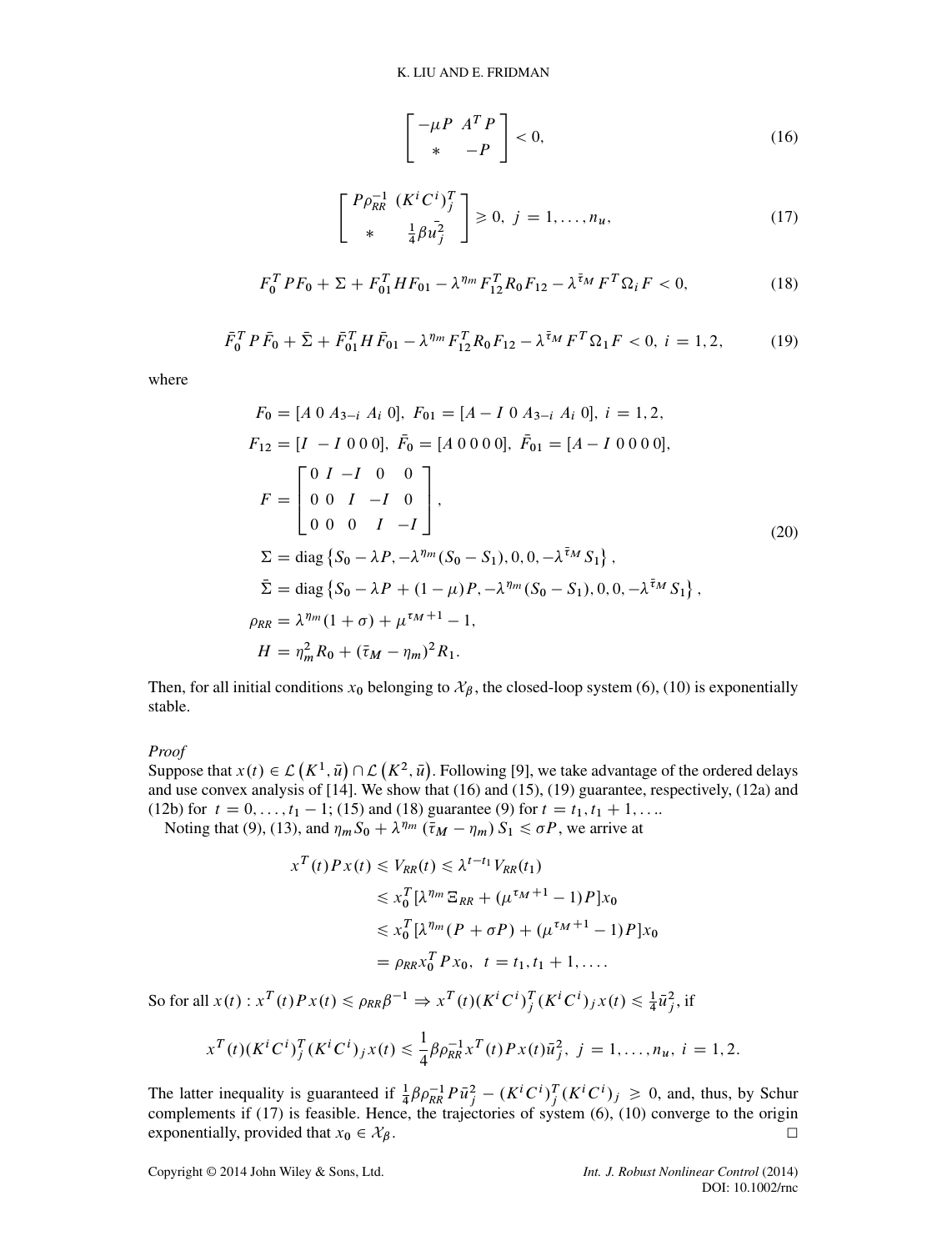# 3. DISCRETE-TIME NCSS WITH ACTUATOR SATURATION UNDER A WEIGHTED TOD PROTOCOL.

#### *3.1. Problem formulation and a hybrid time-delay model*

In [\[10\]](#page-13-8), a weighted TOD protocol was analyzed for the stabilization of continuous-time NCSs in the framework of time-delay approach. Actuator saturation was not taken into account. In this section, we consider discrete-time NCSs with actuator saturation under the weighted TOD protocol.

Consider [\(1\)](#page-1-2) with two sensor nodes  $y^{i}(t) = C^{i}x(t), i = 1, 2$  under the saturated control input (2). Consider a sequence of sampling instants (3). At each sampling instant  $s_k$ , one of the outputs [\(2\)](#page-1-1). Consider a sequence of sampling instants [\(3\)](#page-2-0). At each sampling instant  $s_k$ , one of the outputs  $y^i(t) \in \mathbb{R}^{n_i}$  ( $n = n$ ) is sampled and transmitted via patryck. Denote by  $\hat{y}(s_k) = \begin{bmatrix} \hat{y}^1(s_k) \\ \end{bmatrix}$  $y^{i}(t) \in \mathbb{R}^{n_i} (n_1 + n_2 = n_y)$  is sampled and transmitted via network. Denote by  $\hat{y}(s_k) = \begin{bmatrix} \hat{y}^{1}(s_k) \\ \hat{y}^{2}(s_k) \end{bmatrix} \in \mathbb{R}^{n_y}$  the output information submitted to the scheduling protocol. At each sampling i  $\mathbb{R}^{n_y}$  the output information submitted to the scheduling protocol. At each sampling instant  $s_k$ , one<br>of  $\hat{v}^i(s_k)$  values is undated with the recent output  $v^i(s_k)$ of  $\hat{y}^{i}(s_{k})$  values is updated with the recent output  $y^{i}(s_{k})$ .<br>It is assumed that no packet dropouts and no packet di

It is assumed that no packet dropouts and no packet disorders will happen during the data transmission over the network. The transmission of the information over the two networks (between the sensor and the actuator) is subject to a variable delay  $\eta_k$ . Then  $t_k = s_k + \eta_k$  is the updating time instant. As in the previous section, we allow the delays to be non-small (larger than the sampling intervals) provided that the old sample cannot get to the destination (to the controller or to the actuator) after the current one. Assume that the network-induced delay  $n_k$  and the time span between the updating and the current sampling instants satisfy [\(4\)](#page-2-1).

The choice of the active output node is ruled by a weighted TOD protocol. Following [\[10\]](#page-13-8), consider the error between the system output  $y(s_k)$  and the last available information  $\hat{y}(s_{k-1})$ 

$$
e(t) = col\{e_1(t), e_2(t)\} \equiv \hat{y}(s_{k-1}) - y(s_k), \ t \in [t_k, t_{k+1} - 1],
$$
  

$$
t \in \mathbb{Z}^+, k \in \mathbb{Z}^+, \ \hat{y}(s_{-1}) \stackrel{\Delta}{=} 0, \ e(t) \in \mathbb{R}^{n_y}.
$$

Let  $Q_i > 0, i = 1, 2$  be some weighting matrices (they will be found from matrix inequalities in Lemma [2\)](#page-9-0). The node that has the largest error,  $\left|\sqrt{Q_i}e_i(t)\right|^2, i = 1, 2$  is granted access to  $\left[\sqrt{Q_i}e_i(t)\right]^2$ ,  $i = 1, 2$  is granted access to the network.

Let

$$
i_k^* = \min \left\{ \arg \max_{i \in \{1,2\}} \left| \sqrt{\mathcal{Q}}_i \left( \hat{y}^i (s_{k-1}) - y^i (s_k) \right) \right|^2 \right\} \tag{21}
$$

be the index of the active output node at the sampling instant  $s_k$ . This can be rewritten as

<span id="page-6-0"></span>
$$
\left|\sqrt{Q}_{i_k^*}e_{i_k^*}(t)\right|^2 \ge \left|\sqrt{Q}_i e_i(t)_{|i \neq i_k^*}\right|^2, \ t \in [t_k, t_{k+1} - 1], \ t \in \mathbb{Z}^+.
$$
 (22)

Because of the control bounds defined in [\(2\)](#page-1-1), the effective control signal to be applied to system [\(1\)](#page-1-2) is given by

$$
u(t) = sat\left[K^{i_k^*} y^{i_k^*} (t_k - \eta_k) + K^i \hat{y}^i (t_{k-1} - \eta_{k-1})_{|i \neq i_k^*}\right], \ t \in [t_k, t_{k+1} - 1], \ t \in \mathbb{Z}^+.
$$

If the control is such that  $x(t) \in \mathcal{L}(K^1, \bar{u}) \cap \mathcal{L}(K^2, \bar{u})$ , then  $|(K^1C^1)_ix + (K^2C^2)_ix(t)| \leq \bar{u}_i$ . The closed-loop system can be presented as

$$
x(t + 1) = Ax(t) + A_1x(t_k - \eta_k) + B_i e_i(t)_{|i \neq i_k^*},
$$
  
\n
$$
e(t + 1) = e(t), \ t \in [t_k, t_{k+1} - 2], \ t \in \mathbb{Z}^+,
$$
\n(23)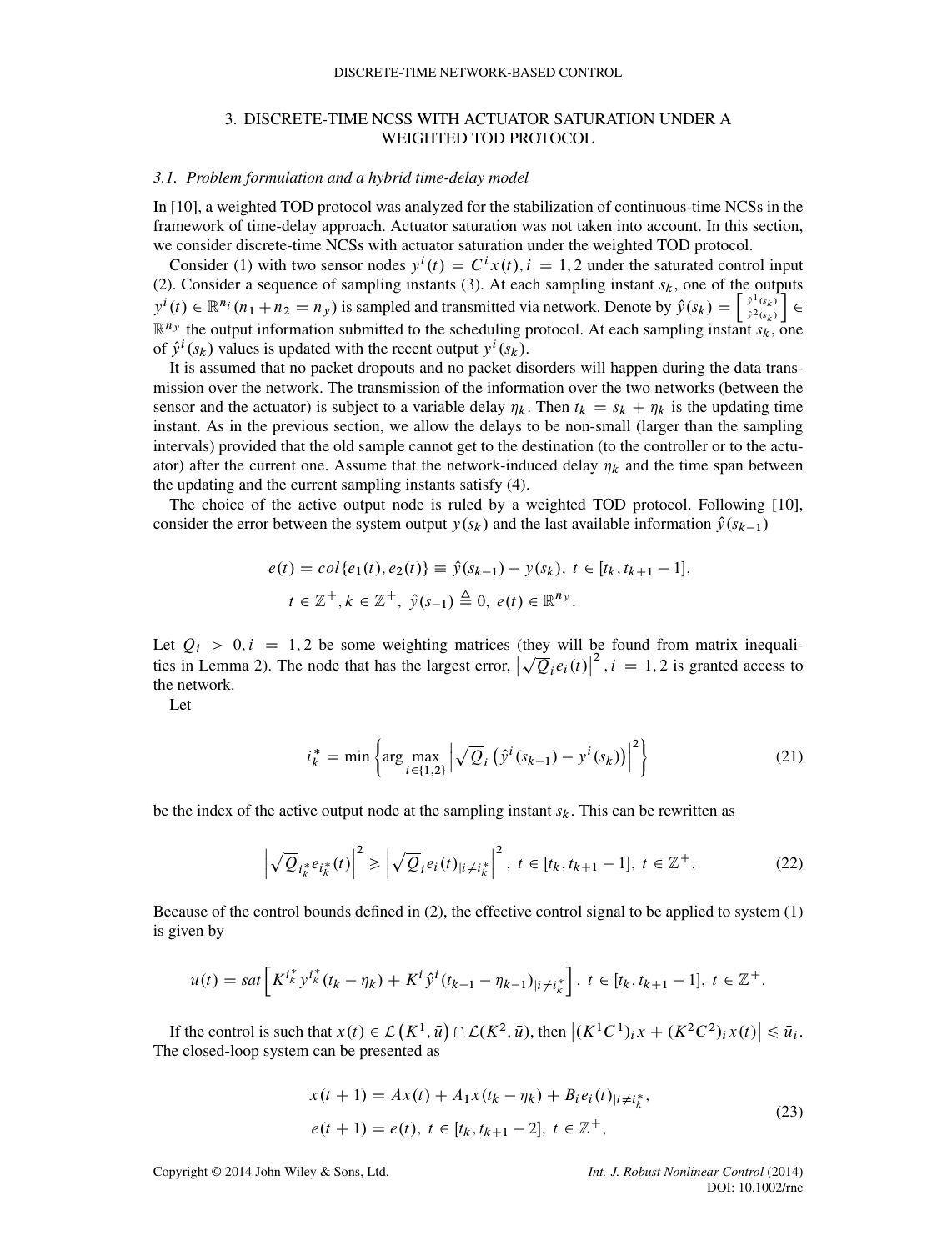with the delayed reset system for  $t = t_{k+1} - 1$ 

<span id="page-7-0"></span>
$$
x(t_{k+1}) = Ax(t_{k+1} - 1) + A_1x(t_k - \eta_k) + B_i e_i(t_k)_{|i \neq i_k^*},
$$
  
\n
$$
e_i(t_{k+1}) = C^i [x(t_k - \eta_k) - x(t_{k+1} - \eta_{k+1})], \quad i = i_k^*,
$$
  
\n
$$
e_i(t_{k+1}) = e_i(t_k) + C^i [x(t_k - \eta_k) - x(t_{k+1} - \eta_{k+1})], \quad i \neq i_k^*,
$$
\n(24)

where  $A_1 = BKC$ ,  $B_i = BK^i$ ,  $K = [K^T K^2]$ ,  $i = 1, 2$ . The initial condition for [\(22\)](#page-6-0)–[\(24\)](#page-7-0) has  $f(x) = [K^T K^T]$ <br> $g(x) = -Cx_0$  and the form of  $e(t_0) = -Cx(t_0 - \eta_0) = -Cx_0$  and

<span id="page-7-1"></span>
$$
x(t+1) = Ax(t), \ t = 0, 1, \dots, t_0 - 1, \ t \in \mathbb{Z}^+.
$$
 (25)

*Definition 1*

Hybrid systems  $(22)$ – $(24)$  are said to be partially exponentially stable with respect to x if there exist constants  $b > 0, 0 < \kappa < 1$  such that the following holds

$$
|x(t)|^2 \leq b\kappa^{t-t_0} \left[ |x_0|^2 + |e(t_0)|^2 \right], \quad t \geq t_0
$$

for the solutions of the hybrid system initialized with [\(25\)](#page-7-1) and  $e(t_0) \in \mathbb{R}^{n_y}$ .

Given  $K^1$ ,  $K^2$  and positive integers  $0 \le \eta_m \le \eta_M < \tau_M$ , our objective is to obtain an estimate  $X_{\beta} \subset A$  (as large as we can get) on the domain of attraction, for which exponential stability of the closed-loop systems [\(22\)](#page-6-0)–[\(24\)](#page-7-0) with respect to variable of interest x is ensured, where  $\mathcal{X}_{\beta}$  is given by [\(11\)](#page-4-5). In [\[15\]](#page-14-0), the notion of partial stability was also used.

#### *3.2. Partial exponential stability of the hybrid delayed system without actuator saturation*

Consider the LKF of the form

<span id="page-7-3"></span>
$$
V_e(t) = V_{TOD}(t) + \frac{t_{k+1} - t}{\tau_M - \eta_m + 1} e_i^T(t_k) Q_i e_i (t_k)_{|i \neq i_k^*},
$$
  
\n
$$
V_{TOD}(t) = \tilde{V}(t) + V_Q(t),
$$
  
\n
$$
V_Q(t) = (\tau_M - \eta_m) \sum_{s=t_k - \eta_k}^{t-1} \lambda^{t-s-1} \eta^T(s) Q \eta(s),
$$
  
\n
$$
\tilde{V}(t) = x^T(t) P x(t) + \sum_{s=t-\eta_m}^{t-1} \lambda^{t-s-1} x^T(s) S_0 x(s) + \sum_{s=t-\tau_M}^{t-\eta_m - 1} \lambda^{t-s-1} x^T(s) S_1 x(s)
$$
  
\n
$$
+ \eta_m \sum_{j=-\eta_m}^{-1} \sum_{s=t+j}^{t-1} \lambda^{t-s-1} \eta^T(s) R_0 \eta(s)
$$
  
\n
$$
+ (\tau_M - \eta_m) \sum_{j=-\tau_M}^{-\eta_m - 1} \sum_{s=t+j}^{t-1} \lambda^{t-s-1} \eta^T(s) R_1 \eta(s),
$$
  
\n
$$
P > 0, S_i > 0, R_i > 0, Q > 0, Q_j > 0, 0 < \lambda < 1, i = 0, 1, j = 1, 2,
$$
  
\n
$$
t \in [t_k, t_{k+1} - 1], t \in \mathbb{Z}^+, k \in \mathbb{Z}^+,
$$
 (11)

where we define  $x(t) = x_0, t \le 0$ .

Our objective is to guarantee that

<span id="page-7-2"></span>
$$
V_e(t+1) - \lambda V_e(t) \le 0, \ t \in [t_k, t_{k+1} - 1], \ t \in \mathbb{Z}^+
$$
 (27)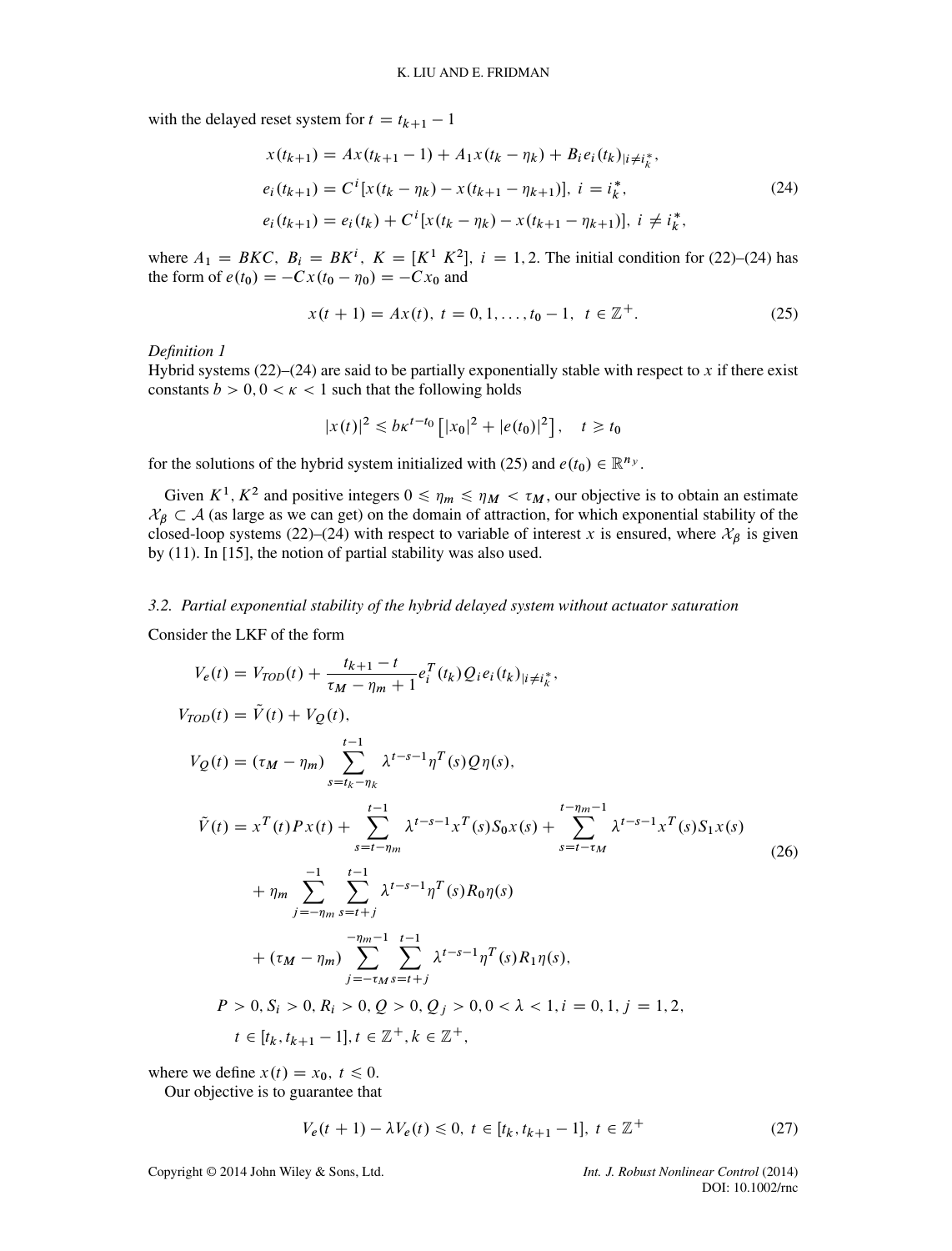holds along [\(22\)](#page-6-0)–[\(24\)](#page-7-0). The inequality [\(27\)](#page-7-2) implies the following bound

<span id="page-8-0"></span>
$$
V_{TOD}(t) \le V_e(t) \le \lambda^{t-t_0} V_e(t_0), \ t \ge t_0, \ t \in \mathbb{Z}^+,
$$
  

$$
V_e(t_0) \le V_{TOD}(t_0) + \min_{i=1,2} \left\{ \left| \sqrt{Q_i} e_i(t_0) \right|^2 \right\}
$$
 (28)

for the solution of [\(22\)](#page-6-0)–[\(24\)](#page-7-0) with the initial condition [\(25\)](#page-7-1) and  $e(t_0) \in \mathbb{R}^{n_y}$ . Here, we took into account that for the case of two sensor nodes

$$
\left|\sqrt{Q_i}e_i(t_0)\right|^2_{\left|i\neq i^*_k\right.}=\min_{i=1,2}\left\{\left|\sqrt{Q_i}e_i(t_0)\right|^2\right\}.
$$

From [\(28\)](#page-8-0), it follows that systems [\(22\)](#page-6-0)–[\(24\)](#page-7-0) is exponentially stable with respect to x.

The novel term  $V_Q(t)$  of LKF is inserted to cope with the delays in the reset conditions

$$
V_{Q}(t_{k+1}) - \lambda V_{Q}(t_{k+1} - 1)
$$
\n
$$
= (\tau_{M} - \eta_{m}) \left[ \sum_{s=t_{k+1} - \eta_{k+1}}^{t_{k+1} - 1} \lambda^{t_{k+1} - s - 1} \eta^{T}(s) Q \eta(s) - \sum_{s=t_{k} - \eta_{k}}^{t_{k+1} - 2} \lambda^{t_{k+1} - s - 1} \eta^{T}(s) Q \eta(s) \right]
$$
\n
$$
\leq (\tau_{M} - \eta_{m}) \eta^{T}(t_{k+1} - 1) Q \eta(t_{k+1} - 1) - (\tau_{M} - \eta_{m}) \lambda^{\tau_{M}} \sum_{s=t_{k} - \eta_{k}}^{t_{k+1} - \eta_{k+1} - 1} \eta^{T}(s) Q \eta(s)
$$
\n
$$
\leq (\tau_{M} - \eta_{m}) \eta^{T}(t_{k+1} - 1) Q \eta(t_{k+1} - 1) - \lambda^{\tau_{M}} \left| \sqrt{Q} [x(t_{k+1} - \eta_{k+1}) - x(t_{k} - \eta_{k})] \right|^{2}, \tag{29}
$$

where we applied Cauchy–Schwartz inequality (see e.g., [\[16\]](#page-14-1)). The term  $\frac{t_{k+1}-t}{t_{k-1}-t_{k-1}}$ where we applied Cauchy–Schwartz inequality (see e.g., [10]). The term  $\frac{1}{\tau_M - \eta_m + 1} e_i^{\tau}$  (*tk*)Qi  $e_i(t_k)$  is inspired by the similar construction of LKF for the sampled-data systems [\[6\]](#page-13-5).

We have

$$
V_e(t_{k+1}) - \lambda V_e(t_{k+1} - 1) = \tilde{V}(t_{k+1}) - \lambda \tilde{V}(t_{k+1} - 1)
$$
  
+  $\frac{t_{k+2} - t_{k+1}}{\tau_M - \eta_m + 1} e_i^T(t_{k+1}) Q_i e_i(t_{k+1})|_{i \neq i_{k+1}^*} - \frac{\lambda}{\tau_M - \eta_m + 1} e_i^T(t_k) Q_i e_i(t_k)|_{i \neq i_k^*}$   
+  $(\tau_M - \eta_m) \eta^T(t_{k+1} - 1) Q \eta(t_{k+1} - 1) - \lambda^{\tau_M} |\sqrt{Q} [x(t_{k+1} - \eta_{k+1}) - x(t_k - \eta_k)]|^2$ . (30)

Note that under TOD protocol for  $i_{k+1}^* = i_k^*$ ,

$$
e_i^T(t_{k+1})Q_i e_i(t_{k+1})_{\big| i \neq i_{k+1}^*} \leq e_{i_k^*}^T(t_{k+1})Q_{i_k^*} e_{i_k^*}(t_{k+1}),
$$

whereas for  $i_{k+1}^* \neq i_k^*$ , the latter relation holds with the equality. Hence,

$$
\frac{t_{k+2} - t_{k+1}}{\tau_M - \eta_m + 1} e_i^T(t_{k+1}) Q_i e_i(t_{k+1}) |_{i \neq i_{k+1}^*} \leq e_{i_k^*}^T(t_{k+1}) Q_i e_{i_k^*}(t_{k+1})
$$
\n
$$
= |\sqrt{Q_{i_k^*}} C_{i_k^*} [x(t_{k+1} - \eta_{k+1}) - x(t_k - \eta_k)]|^2.
$$

Assume that

<span id="page-8-1"></span>
$$
\lambda^{\tau_M} Q > C^{iT} Q_i C^i, \quad i = 1, 2. \tag{31}
$$

Then for  $t = t_{k+1} - 1$ , we obtain

$$
V_e(t+1) - \lambda V_e(t) \leq \tilde{V}(t+1) - \lambda \tilde{V}(t) + (\tau_M - \eta_m)\eta^T(t)Q\eta(t)
$$
  

$$
-\frac{\lambda}{\tau_M - \eta_m + 1}e_i^T(t_k)Q_ie_i(t_k)|_{i \neq i_k^*}.
$$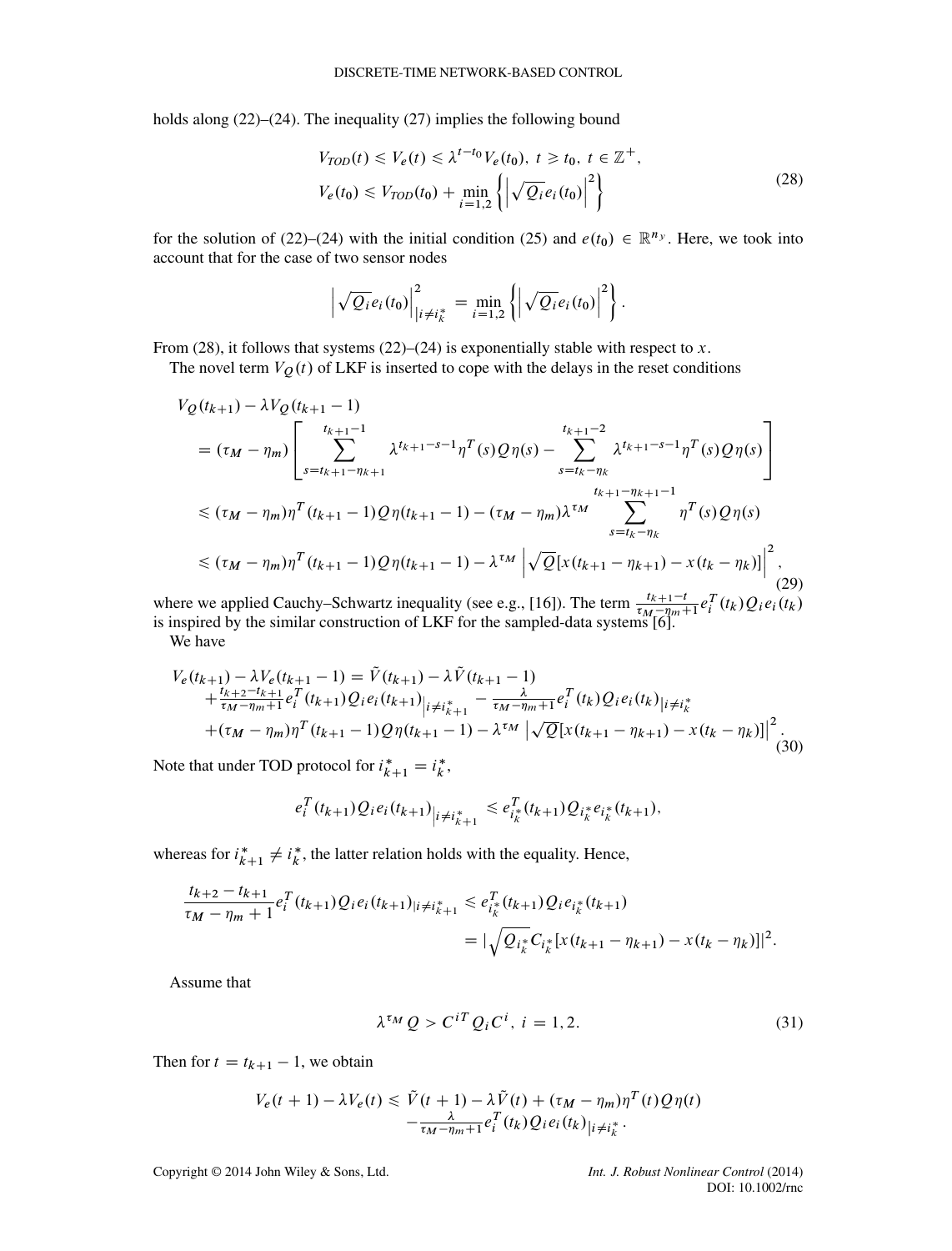Furthermore, because of

$$
-\frac{\lambda}{\tau_M-\eta_m+1}=-\frac{1}{\tau_M-\eta_m+1}+\frac{1-\lambda}{\tau_M-\eta_m+1}\leq -\frac{1}{\tau_M-\eta_m+1}+1-\lambda,
$$

for  $t = t_{k+1} - 1$ , we arrive at

<span id="page-9-1"></span>
$$
V_e(t+1) - \lambda V_e(t) \leq \tilde{V}(t+1) - \lambda \tilde{V}(t) + (\tau_M - \eta_m)\eta^T(t)Q\eta(t)
$$
  
 
$$
- \left[\frac{1}{\tau_M - \eta_m + 1} - (1 - \lambda)\right] e_i^T(t_k)Q_i e_i(t_k)|_{i \neq i_k^*} \stackrel{\triangle}{=} \Psi(t).
$$
 (32)

For  $t \in [t_k, t_{k+1} - 2]$ , we have

$$
V_e(t + 1) - \lambda V_e(t) \le \tilde{V}(t + 1) - \lambda \tilde{V}(t) + (\tau_M - \eta_m) \eta^T(t) Q \eta(t) + \left[ \frac{t_{k+1} - t - 1}{\tau_M - \eta_m + 1} - \lambda \frac{t_{k+1} - t}{\tau_M - \eta_m + 1} \right] e_i^T(t_k) Q_i e_i(t_k)_{|i \ne i_k^*}.
$$

Because

$$
\frac{t_{k+1}-t-1}{\tau_M-\eta_m+1}-\lambda\frac{t_{k+1}-t}{\tau_M-\eta_m+1}=-\frac{1}{\tau_M-\eta_m+1}+(1-\lambda)\frac{t_{k+1}-t}{\tau_M-\eta_m+1}\leq-\frac{1}{\tau_M-\eta_m+1}+1-\lambda,
$$

we conclude that [\(32\)](#page-9-1) is valid also for  $t \in [t_k, t_{k+1} - 2]$ . Therefore, [\(27\)](#page-7-2) holds if

<span id="page-9-2"></span>
$$
\Psi(t) \le 0, \quad t \in [t_k, t_{k+1} - 1]. \tag{33}
$$

Note that  $i \neq i^*_{k}$  for  $i = 1, 2$  is the same as  $i = 3 - i^*_{k}$ . By using the standard arguments for the lav-dependent analysis [14], we derive the following conditions for (33) (and, thus for (28)): delay-dependent analysis [\[14\]](#page-13-12), we derive the following conditions for  $(33)$  (and, thus for  $(28)$ ):

<span id="page-9-0"></span>*Lemma 2*

Given scalar  $0 < \lambda < 1$ , positive integers  $0 \le \eta_m \le \eta_M < \tau_M$ , and  $K^1, K^2$ , if there exist  $n \times n$  matrices  $P > 0$ ,  $Q > 0$ ,  $S_i > 0$ ,  $R_i > 0$  ( $i = 0, 1$ ),  $S_i, n_i \times n_i$  matrices  $Q_i > 0$  ( $i = 1, 2$ ) such matrices  $P > 0$ ,  $Q > 0$ ,  $S_j > 0$ ,  $R_j > 0$  $(j = 0, 1)$ ,  $S_{12}$ ,  $n_i \times n_i$  matrices  $Q_i > 0$  $(i = 1, 2)$  such that (31) and that [\(31\)](#page-8-1) and

<span id="page-9-3"></span>
$$
\hat{\Omega} = \begin{bmatrix} R_1 & S_{12} \\ * & R_1 \end{bmatrix} \geq 0,\tag{34}
$$

<span id="page-9-4"></span>
$$
\hat{F}_0^T P \hat{F}_0 + \hat{\Sigma} + \hat{F}_{01}^T W \hat{F}_{01} - \lambda^{\eta_m} F_{12}^T R_0 F_{12} - \lambda^{\tau_M} \hat{F}^T \hat{\Omega} \hat{F} < 0,\tag{35}
$$

are feasible, where

<span id="page-9-5"></span>
$$
\hat{F}_0 = [A \ 0 \ A_1 \ 0 \ B_{3-i}], \ \hat{F}_{01} = [A - I \ 0 \ A_1 \ 0 \ B_{3-i}],
$$
\n
$$
\hat{F} = \begin{bmatrix} 0 & I & -I & 0 & 0 \\ 0 & 0 & I & -I & 0 \end{bmatrix},
$$
\n
$$
\hat{\Sigma} = \text{diag} \{ S_0 - \lambda P, -\lambda^{\eta_m} (S_0 - S_1), 0, -\lambda^{\tau_M} S_1, \varphi \},
$$
\n
$$
\varphi = -\left[ \frac{1}{\tau_M - \eta_m + 1} - (1 - \lambda) \right] Q_{3-i},
$$
\n
$$
W = \eta_m^2 R_0 + (\tau_M - \eta_m)^2 R_1 + (\tau_M - \eta_m) Q, \ \ i = 1, 2.
$$
\n(36)

Then solutions of the hybrid systems  $(22)$ – $(24)$  satisfy the bound  $(28)$  and are exponentially stable with respect to x. Moreover, if the aforementioned inequalities are feasible with  $\lambda = 1$ , then the bound [\(28\)](#page-8-0) holds with  $\lambda = 1 - \varepsilon$ , where  $\varepsilon > 0$  is small enough.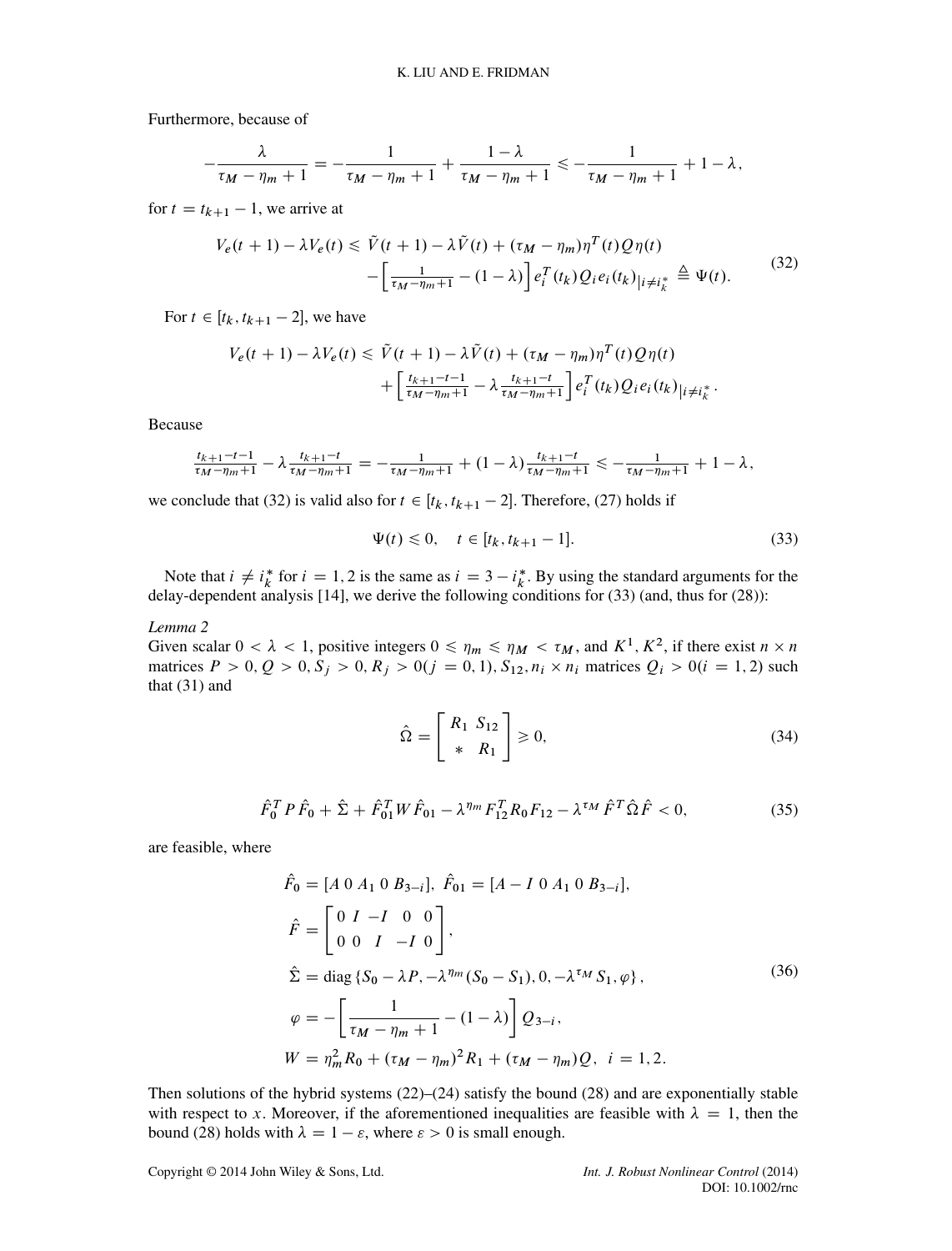# *Remark 1* The inequality  $V_e(t) \leq \lambda^{t-t_0} V_e(t_0), t \geq t_0, t \in \mathbb{Z}^+$  in [\(28\)](#page-8-0) guarantees that

$$
\frac{t_{k+1}-t_k}{\tau_M-\eta_m+1}e_i^T(t_k)Q_ie_i(t_k)|_{i\neq i_k^*}
$$

is bounded, and it does not guarantee that  $e(t_k)$  is bounded. That is why [\(28\)](#page-8-0) implies only partial stability with respect to  $x$ .

#### *3.3. Partial exponential stability of the hybrid delayed system with actuator saturation*

Our objective is to derive the bound on  $V_{TOD}(t_0)$  in terms of  $x_0$ . By using arguments similar to Lemma [1,](#page-4-3) we arrive at the following.

#### <span id="page-10-2"></span>*Lemma 3*

Consider LKF  $V_{TOD}(t)$  given by [\(26\)](#page-7-3) and denote  $V_0(t) = x^T(t)Px(t)$ . Under [\(8\)](#page-3-3), let there exist  $0 < \lambda < 1$  and  $\mu > 1$  such that

$$
V_0(t+1) - \mu V_0(t) \le 0, \ t = 0, 1, \dots, t_0 - 1,\tag{37a}
$$

$$
V_{TOD}(t+1) - \lambda V_{TOD}(t) - (\mu - 1)V_0(t) \le 0, \ t = 0, 1, \dots, t_0 - 1,
$$
 (37b)

hold along [\(25\)](#page-7-1). Then we have

<span id="page-10-4"></span><span id="page-10-0"></span>
$$
V_{TOD}(t_0) \leq x_0^T \left[ \lambda^{\eta_m} \, \Xi_{TOD} + (\mu^{\eta_M} - 1) P \right] x_0,\tag{38}
$$

where

$$
\Xi_{\text{TOP}} = P + \eta_m S_0 + \lambda^{\eta_m} (\tau_M - \eta_m) S_1. \tag{39}
$$

*Proof*

From [\(37a\)](#page-10-0),  $V_0(t) \le \mu^t V_0(0)$  for  $t = 0, 1, \ldots, t_0$ . Under the constant initial condition [\(8\)](#page-3-3) and  $V_{\text{non}}(t)$  of (26) we have for  $t = 0$  $V_{TOD}(t)$  of [\(26\)](#page-7-3), we have for  $t = 0$ 

$$
V_{TOD}(0) = x_0^T P x_0 + \sum_{s=-\eta_m}^{-1} \lambda^{-s-1} x_0^T S_0 x_0 + \sum_{s=-\tau_M}^{-\eta_m-1} \lambda^{-s-1} x_0^T S_1 x_0.
$$

Thus,  $V_{TOD}(0) \le x_0^T \Xi_{TOD}x_0$ . Noting that  $\eta_m \le t_0 = \eta_0 \le \eta_M$ , the inequality [\(37b\)](#page-10-1) implies

$$
V_{TOD}(t_0) \le \lambda^{t_0} V_{TOD}(0) + (\mu^{t_0} - 1)x_0^T P x_0 \le x_0^T \left[ \lambda^{t_0} \Xi_{TOD} + (\mu^{t_0} - 1) P \right] x_0
$$
  

$$
\le x_0^T \left[ \lambda^{\eta_m} \Xi_{TOD} + (\mu^{\eta_M} - 1) P \right] x_0.
$$
 (40)

<span id="page-10-1"></span>
$$
\Box
$$

Lemmas [2](#page-9-0) and [3](#page-10-2) imply the following result:

<span id="page-10-6"></span>*Theorem 2*

Given scalars  $0 < \lambda < 1, \beta > 0, \mu > 1, \sigma > 0, \bar{\sigma} > 0$ , positive integers  $0 \le \eta_m \le \eta_M < \tau_M$ , and  $K^1, K^2$ , if there exist  $n \times n$  matrices  $P > 0, Q > 0, S_l > 0, R_l > 0$   $(l = 0, 1), S_{12}, n_i \times n_i$ matrices  $Q_i > 0$  ( $i = 1, 2$ ) such that [\(16\)](#page-5-0), [\(31\)](#page-8-1), [\(34\)](#page-9-3), [\(35\)](#page-9-4), and

<span id="page-10-5"></span>
$$
\eta_m S_0 + \lambda^{\eta_m} (\tau_M - \eta_m) S_1 \leq \sigma P,\tag{41}
$$

<span id="page-10-3"></span>
$$
\lambda^{\tau_M} Q \leq \bar{\sigma} P,\tag{42}
$$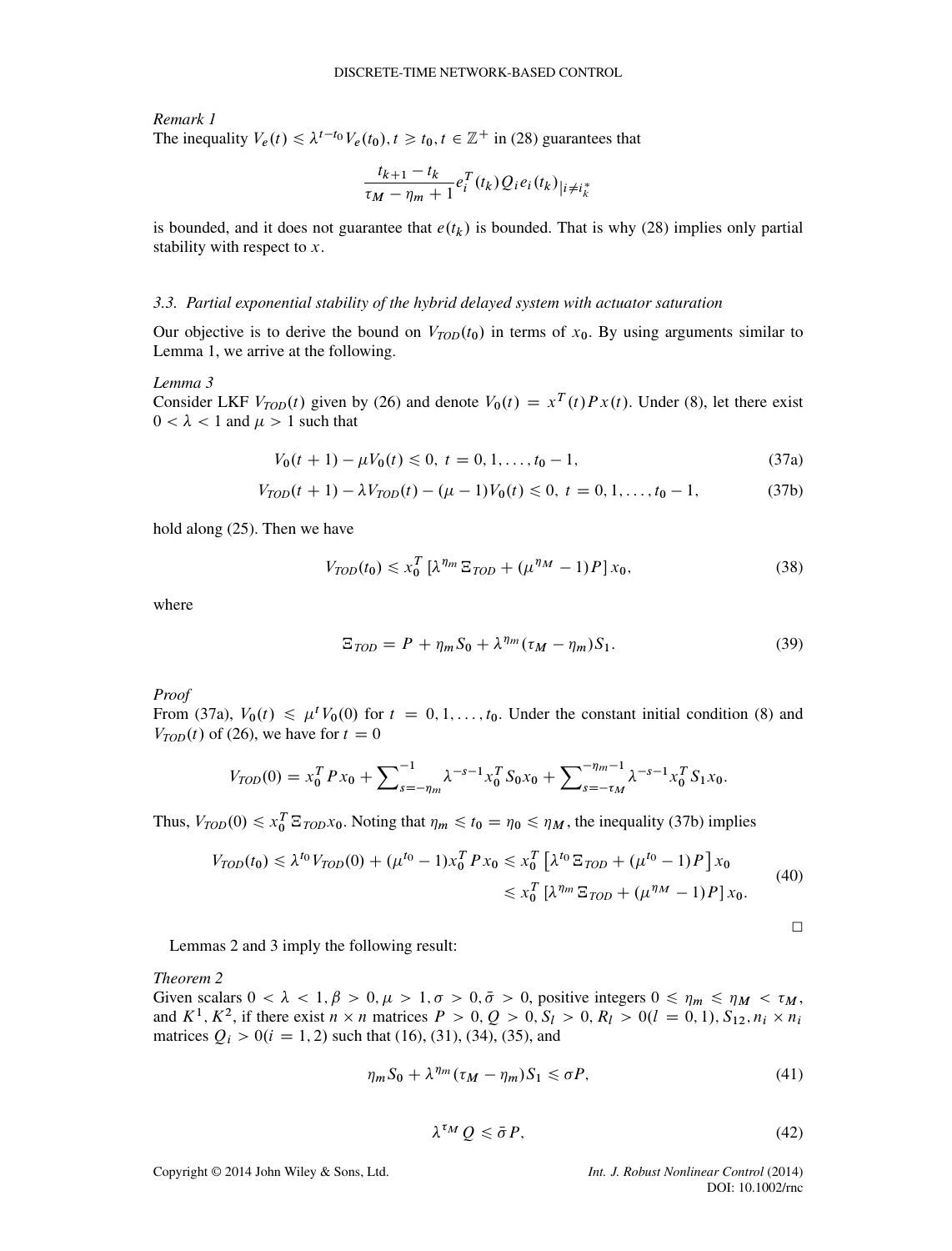<span id="page-11-2"></span>
$$
\begin{bmatrix}\nP\rho_{TOD}^{-1} & (K^i C^i)^T_j \\
* & \frac{1}{4}\beta \bar{u}_j^2\n\end{bmatrix} \ge 0, \ j = 1, \dots, n_u,\tag{43}
$$

<span id="page-11-0"></span>
$$
\tilde{F}_0^T P \tilde{F}_0 + \tilde{\Sigma} + \tilde{F}_{01}^T W \tilde{F}_{01} - \lambda^{\eta_m} \tilde{F}_{12}^T R_0 \tilde{F}_{12} - \lambda^{\tau_M} \tilde{F}^T \hat{\Omega} \tilde{F} < 0,\tag{44}
$$

are feasible, where notations W and  $\hat{\Omega}$  are given by [\(36\)](#page-9-5) and [\(34\)](#page-9-3), respectively, and where

$$
\tilde{F}_0 = [A \ 0 \ 0 \ 0], \ \tilde{F}_{01} = [A - I \ 0 \ 0 \ 0], \ \tilde{F}_{12} = [I - I \ 0 \ 0],
$$
\n
$$
\tilde{F} = \begin{bmatrix} 0 & I & -I & 0 \\ 0 & 0 & I & -I \end{bmatrix},
$$
\n
$$
\tilde{\Sigma} = \text{diag}\{S_0 - \lambda P + (1 - \mu)P, -\lambda^{\eta_m}(S_0 - S_1), 0, -\lambda^{\tau_M}S_1\},
$$
\n
$$
\rho_{TOD} = \lambda^{\eta_m}(1 + \sigma) + (\mu^{\eta_M} - 1) + \bar{\sigma}, \ i = 1, 2.
$$
\n(45)

Then, for all initial conditions  $x_0$  belonging to  $\mathcal{X}_{\beta}$ , the closed-loop systems [\(22\)](#page-6-0)–[\(24\)](#page-7-0) are exponentially stable with respect to x. Moreover, if the aforementioned inequalities hold with  $\lambda = 1$ , then they are feasible for  $\lambda = 1 - \varepsilon$ , where  $\varepsilon > 0$  is small enough.

#### *Proof*

Suppose that  $x(t) \in \mathcal{L}(K^1, \bar{u}) \cap \mathcal{L}(K^2, \bar{u})$ . As shown in Lemma [2,](#page-9-0) [\(31\)](#page-8-1), [\(34\)](#page-9-3), and [\(35\)](#page-9-4) lead to [\(28\)](#page-8-0) for  $t = t_0$ ,  $t_0 + 1$  . Following the proof of Theorem 1, for  $t = 0, 1$ ,  $t_0 = 1$ , (16) and (44) with  $K^{\dagger}$ ,  $u \in K^{\dagger}$ ,  $u \in K^{\dagger}$ ,  $u \in K^{\dagger}$ for  $t = t_0, t_0 + 1, \ldots$  $t = t_0, t_0 + 1, \ldots$  $t = t_0, t_0 + 1, \ldots$  Following the proof of Theorem 1, for  $t = 0, 1, \ldots, t_0 - 1$ , [\(16\)](#page-5-0) and [\(44\)](#page-11-0) with (34) ouarantee (37a) and (37b) respectively [\(34\)](#page-9-3) guarantee [\(37a\)](#page-10-0) and [\(37b\)](#page-10-1), respectively.

Next, noting that [\(31\)](#page-8-1) and [\(42\)](#page-10-3), we have

<span id="page-11-1"></span>
$$
x_0^T C^{iT} Q_i C^i x_0 < \lambda^{\tau_M} x_0^T Q x_0 \le \bar{\sigma} x_0^T P x_0,\tag{46}
$$

which implies that  $\vert$  $\sqrt{Q_i}e_i(t_0)\Big|^2 = \left|-\sqrt{Q_i}C^ix_0\right|^2 < \bar{\sigma}x_0^TPx_0, i = 1, 2.$ <br>into (28) (38) (41) and (46) we obtain inch implies that  $|\sqrt{Q_i}e_i(t_0)| = |\sqrt{Q_i}C^*x_0| < \sigma x_0^2$ <br>Therefore, taking into [\(28\)](#page-8-0), [\(38\)](#page-10-4), [\(41\)](#page-10-5), and [\(46\)](#page-11-1), we obtain

$$
x^{T}(t)Px(t) \leq V_{TOD}(t) \leq \lambda^{t-t_{0}}V_{e}(t_{0})
$$
  
\n
$$
\leq \lambda^{t-t_{0}} \{V_{TOD}(t_{0}) + \min_{i=1,2} \{e_{i}^{T}(t_{0})Q_{i}e_{i}(t_{0})\}\}
$$
  
\n
$$
\leq x_{0}^{T} [\lambda^{\eta_{m}} \Xi_{TOD} + (\mu^{\eta_{M}} - 1)P + \bar{\sigma}P]x_{0}
$$
  
\n
$$
\leq x_{0}^{T} [\lambda^{\eta_{m}}(1 + \sigma) + (\mu^{\eta_{M}} - 1) + \bar{\sigma}]Px_{0}
$$
  
\n
$$
= \rho_{TOD}x_{0}^{T}Px_{0}, t = t_{0}, t_{0} + 1, ....
$$

So for all  $x(t)$ :  $x^T(t)Px(t) \leq \rho_{TOD}\beta^{-1} \Rightarrow x^T(t)(K^tC^t)^T_j(K^tC^t)_jx(t) \leq \frac{1}{4}\overline{u}_j^2$ , if

$$
x^{T}(t)(K^{i}C^{i})_{j}^{T}(K^{i}C^{i})_{j}x(t) \leq \frac{1}{4}\beta\rho_{TOD}^{-1}x^{T}(t)Px(t)\bar{u}_{j}^{2}, \quad j=1,\ldots,n_{u}, \quad i=1,2.
$$

The latter inequality is guaranteed if  $\frac{1}{4} \beta \rho_{T0D}^{-1} P \bar{u}_j^2 - (K^i C^i)^T_j (K^i C^i)_j \ge 0$ , and, thus, by Schur<br>complements if (43) is feasible. Hence, solutions of the hybrid systems (22)–(24) initialized The latter inequality is guaranteed if  $\frac{1}{4}\beta \rho_{T\dot{O}D} P u_i^2 - (K^*C^*)^2 (K^*C^*)^2 \geq 0$ , and, thus, by Schur complements if [\(43\)](#page-11-2) is feasible. Hence, solutions of the hybrid systems [\(22\)](#page-6-0)–[\(24\)](#page-7-0) initialized with [\(25\)](#page-7-1) and  $e(t_0) \in \mathbb{R}^{n_y}$  converge to the origin exponentially with respect to x, provided that  $x_0 \in \mathcal{X}_{\beta}$ . that  $x_0 \in \mathcal{X}_{\beta}$ .  $\Box$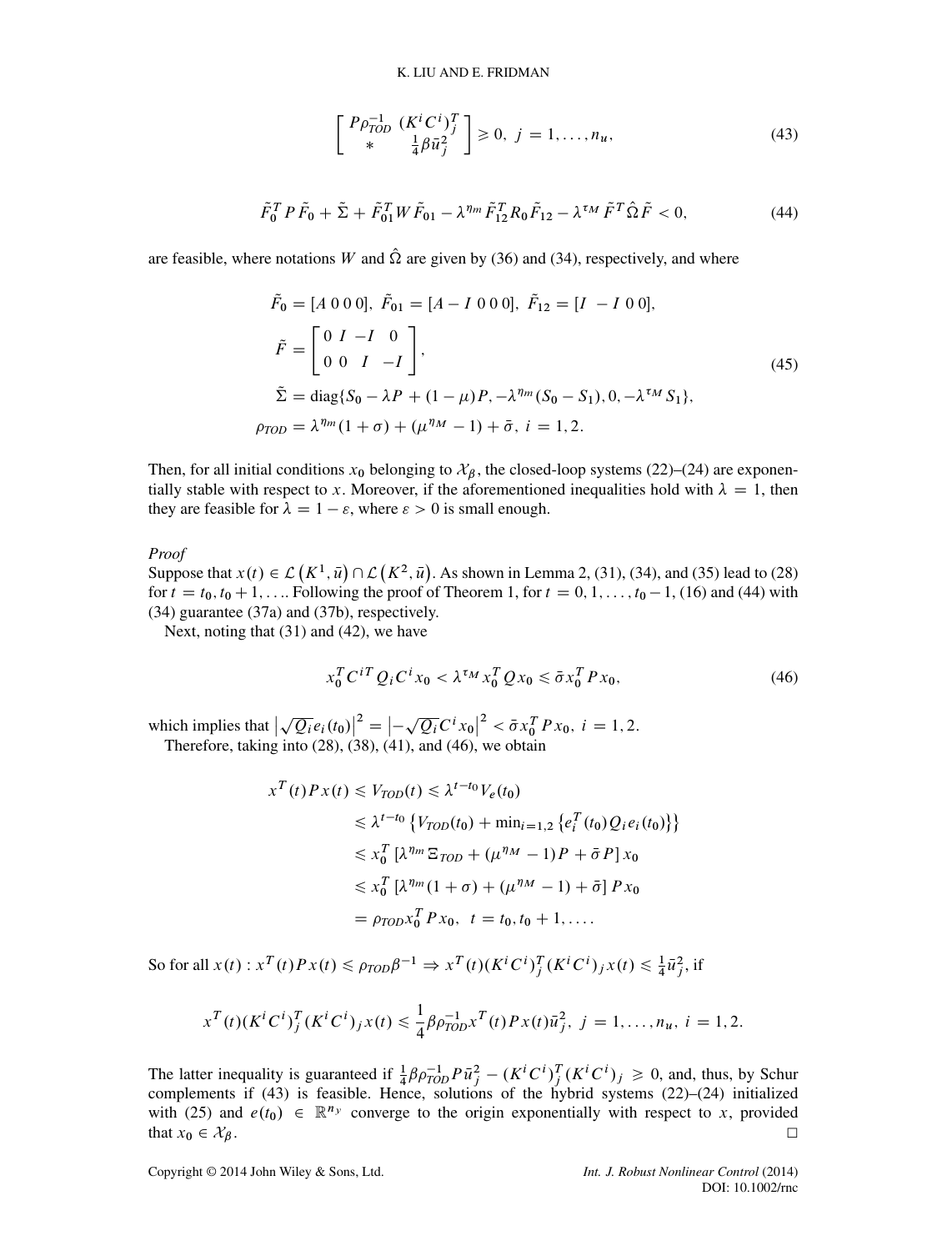*Remark 2*

Note that for the stability analysis of discrete-time systems with time-varying delay in the state, a switched system transformation approach can be used in addition to Lyapunov–Krasovskii method. See more details in [\[17\]](#page-14-2).

<span id="page-12-0"></span>*Remark 3* Note that

$$
x_0^T P x_0 \le \lambda_{max}(P) |x_0|^2 < \beta^{-1},\tag{47}
$$

where  $\lambda_{max}(P)$  denotes the largest eigenvalue of P. Hence, the following initial region  $|x_0|^2 \leq \rho$ <br>the condition  $|x_0|^2 < \beta^{-1}/\lambda_{max}(P)$  is inside of  $\mathcal{X}_{\beta}$ . In order to maximize the initial ball, we can add

$$
P - \gamma I < 0,\tag{48}
$$

to Theorems [1](#page-4-6) and [2,](#page-10-6) where  $\gamma > 0$  is minimized.

#### 4. EXAMPLE: DISCRETE-TIME CART–PENDULUM

Consider the following linearized model of the inverted pendulum on a cart [\[9\]](#page-13-7):

$$
\begin{bmatrix} \dot{x}(t) \\ \ddot{x}(t) \\ \dot{\theta}(t) \\ \ddot{\theta}(t) \end{bmatrix} = \begin{bmatrix} 0 & 1 & 0 & 0 \\ 0 & 0 & \frac{-mg}{M} & 0 \\ 0 & 0 & 0 & 1 \\ 0 & 0 & \frac{(M+m)g}{Ml} & 0 \end{bmatrix} \begin{bmatrix} x(t) \\ \dot{x}(t) \\ \theta(t) \\ \dot{\theta}(t) \end{bmatrix} + \begin{bmatrix} 0 \\ \frac{a}{M} \\ 0 \\ \frac{-a}{Ml} \end{bmatrix} u(t), \ t \in \mathbb{R}^+ \tag{49}
$$

with  $M = 3.9249$  Kg,  $m = 0.2047$  Kg,  $l = 0.2302$  m,  $g = 9.81$  N/Kg,  $a = 25.3$  N/V, and  $\bar{u} = 50$ . In the model, x and  $\theta$  represent cart position coordinate and pendulum angle from vertical, respectively. Such a model is discretized with a sampling time  $T_s = 0.001s$ 

$$
\begin{bmatrix} x(t+1) \\ \Delta x(t+1) \\ \theta(t+1) \\ \Delta \theta(t+1) \end{bmatrix} = \begin{bmatrix} 1 & 0.001 & 0 & 0 \\ 0 & 1 & -0.0005 & 0 \\ 0 & 0 & 1.00 & 0.001 \\ 0 & 0 & 0.0448 & 1 \end{bmatrix} \begin{bmatrix} x(t) \\ \Delta x(t) \\ \theta(t) \\ \Delta \theta(t) \end{bmatrix} + \begin{bmatrix} 0 \\ 0.0064 \\ 0 \\ -0.0280 \end{bmatrix} u(t), \ t \in \mathbb{Z}^{+} \quad (50)
$$

with  $\bar{u} = 50$ . The pendulum can be stabilized by a state feedback  $u(t) = K \left[ x \Delta x \theta \Delta \theta \right]^t$  with the gain  $K - \left[ K^T K^2 \right]$ the gain  $K = [K^1 \ K^2]$ 

$$
K^{1} = [5.825 \ 5.883], \quad K^{2} = [24.941 \ 5.140], \tag{51}
$$

which leads to the closed-loop system eigenvalues  $\{0.8997, 0.9980 + 0.0020i, 0.9980 -$ 0.0020i, 0.9980}. Suppose the variables  $\theta$ ,  $\Delta\theta$  and x,  $\Delta x$  are not accessible simultaneously. We consider measurements  $y^{i}(t) = C^{i}x(t), t \in \mathbb{Z}^{+}$ , where

$$
C^{1} = \begin{bmatrix} 1 & 0 & 0 & 0 \\ 0 & 1 & 0 & 0 \end{bmatrix}, C^{2} = \begin{bmatrix} 0 & 0 & 1 & 0 \\ 0 & 0 & 0 & 1 \end{bmatrix}.
$$
 (52)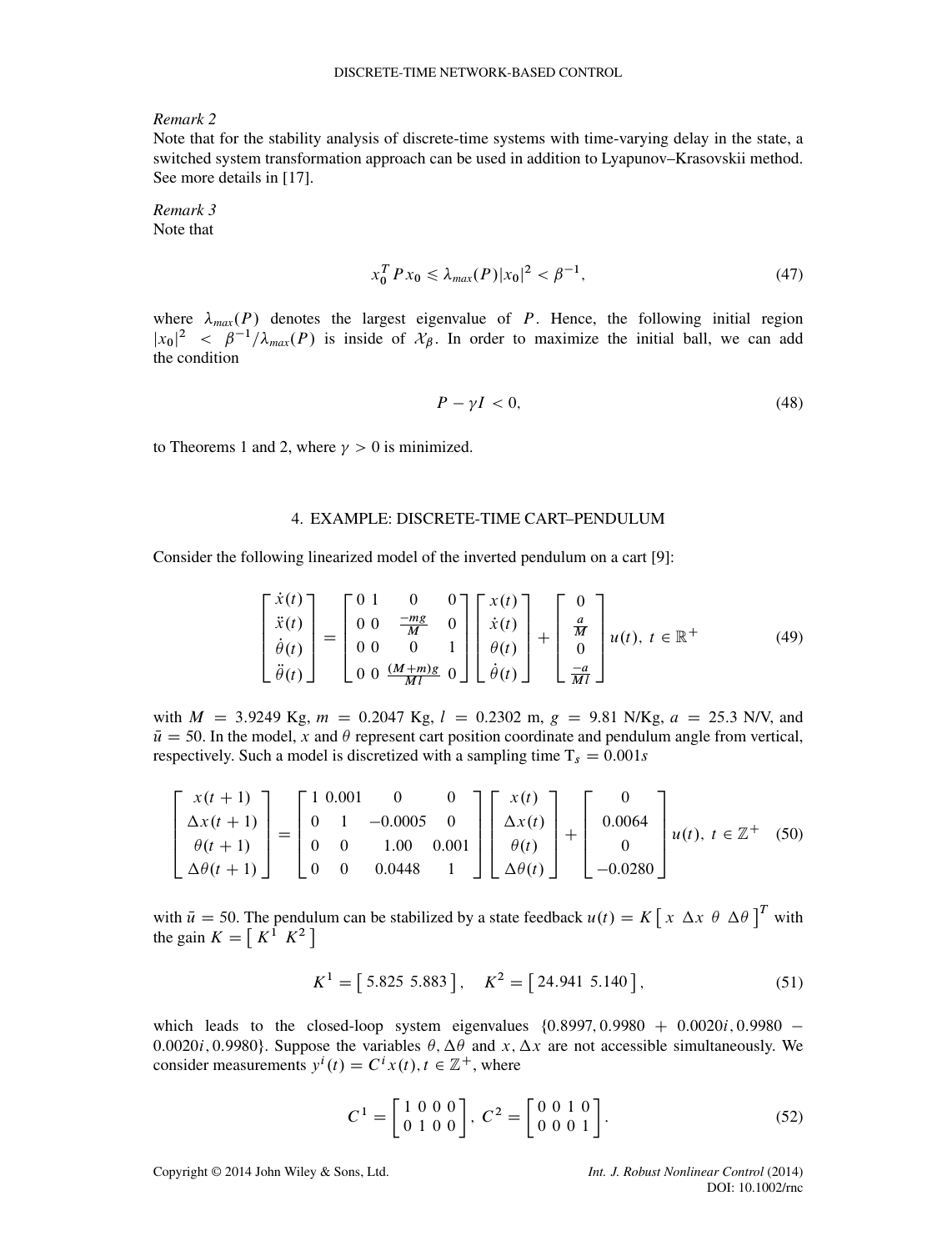<span id="page-13-13"></span>Table I. Largest ball of admissible initial conditions for different  $\mu$ .

| $\mu$                                              | 1.02 | 12                                                                 | 1.5 |  | $\ddot{\phantom{1}}$ |
|----------------------------------------------------|------|--------------------------------------------------------------------|-----|--|----------------------|
| $ x_0 $ (Theorem 1, RR)<br>$ x_0 $ (Theorem 2,TOD) |      | $0.4964$ $0.3557$ $0.2304$ $0.1297$<br>0.3342 0.3069 0.2674 0.2168 |     |  | 0.1339<br>0.1541     |
| RR, round-robin; TOD, try-once-discard.            |      |                                                                    |     |  |                      |

Choose  $\lambda = 1$ ,  $\beta = 1$ ,  $\sigma = 1.0 \times 10^{-2}$  and  $\eta_m = 1$ ,  $\eta_M = 2$  $\eta_M = 2$ ,  $\tau_M = 3$ . Applying Theorem 2 with  $\mu = 1.02$ ,  $\bar{\sigma} = 1.1$  and Remark [3,](#page-12-0) the closed-loop systems [\(22\)](#page-6-0)–[\(24\)](#page-7-0) are exponentially stable with respect to x starting from the initial ball  $|x_0| < 0.3342$  by the presented TOD protocol. Applying Theorem [1](#page-4-6) with  $\mu = 1.02$  and Remark [3,](#page-12-0) the closed-loop systems [\(6\)](#page-3-0), [\(10\)](#page-3-1) are asymptotically stable and the largest ball of admissible initial conditions is  $|x_0|$  < 0.4964.

Then for different  $\mu$ , by Theorems [1,](#page-4-6) [2](#page-10-6) with  $\lambda = 1$  and Remark [3,](#page-12-0) we give the corresponding largest ball of admissible initial conditions (see Table [I\)](#page-13-13).

## 5. CONCLUSIONS

In this paper, a time-delay approach was developed for the stability analysis of discrete-time NCSs in the presence of actuator saturation under the RR or under a weighted TOD scheduling. A Lyapunovbased method was presented for finding the domain of attraction under both scheduling protocols. The conditions are given in terms of LMIs. Polytopic uncertainties in the system model can be easily included in the analysis. Numerical example illustrates the efficiency of our method.

#### ACKNOWLEDGEMENTS

This work was supported by Israel Science Foundation (grant No 754/10), by the Knut and Alice Wallenberg Foundation, and the Swedish Research Council.

#### **REFERENCES**

- <span id="page-13-0"></span>1. Antsaklis P, Baillieul J. Special issue on technology of networked control systems. *Proceedings of the IEEE* 2007; **95**(1):5–8.
- <span id="page-13-1"></span>2. Donkers M, Heemels W, van de Wouw N, Hetel L. Stability analysis of networked control systems using a switched linear systems approach. *IEEE Transactions on Automatic control* 2011; **56**(9):2101–2115.
- <span id="page-13-2"></span>3. Fujioka H. Stability analysis of systems with aperiodic sample-and-hold devices. *Automatica* 2009; **45**(3):771–775.
- <span id="page-13-3"></span>4. Heemels WPMH, Teel AR, van de Wouw N, Nesic D. Networked control systems with communication constraints: tradeoffs between transmission intervals, delays and performance. *IEEE Transactions on Automatic control* 2010; **55**(8):1781–1796.
- <span id="page-13-4"></span>5. Nesic D, Liberzon D. A unified framework for design and analysis of networked and quantized control systems. *IEEE Transactions on Automatic Control* 2009; **54**(4):732–747.
- <span id="page-13-5"></span>6. Fridman E. A refined input delay approach to sampled-data control. *Automatica* 2010; **46**(2):421–427.
- 7. Fridman E, Seuret A, Richard JP. Robust sampled-data stabilization of linear systems: an input delay approach. *Automatica* 2004; **40**(8):1441–1446.
- <span id="page-13-6"></span>8. Gao H, Chen T. Network-based  $H_{\infty}$  output tracking control. *IEEE Transactions on Automatic Control* 2008; **53**(3):655–667.
- <span id="page-13-7"></span>9. Liu K, Fridman E, Hetel L. Stability and  $L_2$ -gain analysis of networked control systems under round-robin scheduling: a time-delay approach. *Systems & Control Letters* 2012; **61**(5):666–675.
- <span id="page-13-8"></span>10. Liu K, Fridman E, Hetel L. Network-based control via a novel analysis of hybrid systems with time-varying delays. *Proceedings of the 51th IEEE Conference on Decision and Control*, Hawaii, USA, December 2012; 3886–3891.
- <span id="page-13-9"></span>11. Seuret A, Gomes da Silva JM, Jr. Taking into account period variations and actuator saturation in sampled-data systems. *Systems & Control Letters* 2012; **61**(12):1286–1293.
- <span id="page-13-10"></span>12. Liu K, Fridman E. Delay-dependent methods and the first delay interval. *Systems & Control Letters* 2014; **64**(1): 57–63.
- <span id="page-13-11"></span>13. Naghshtabrizi P, Hespanha JP, Teel AR. Stability of delay impulsive systems with application to networked control systems. *Transactions of the Institute of Measurement and Control* 2010; **32**(5):511–528.
- <span id="page-13-12"></span>14. Park PG, Ko JW, Jeong C. Reciprocally convex approach to stability of systems with time-varying delays. *Automatica* 2011; **47**(1):235–238.